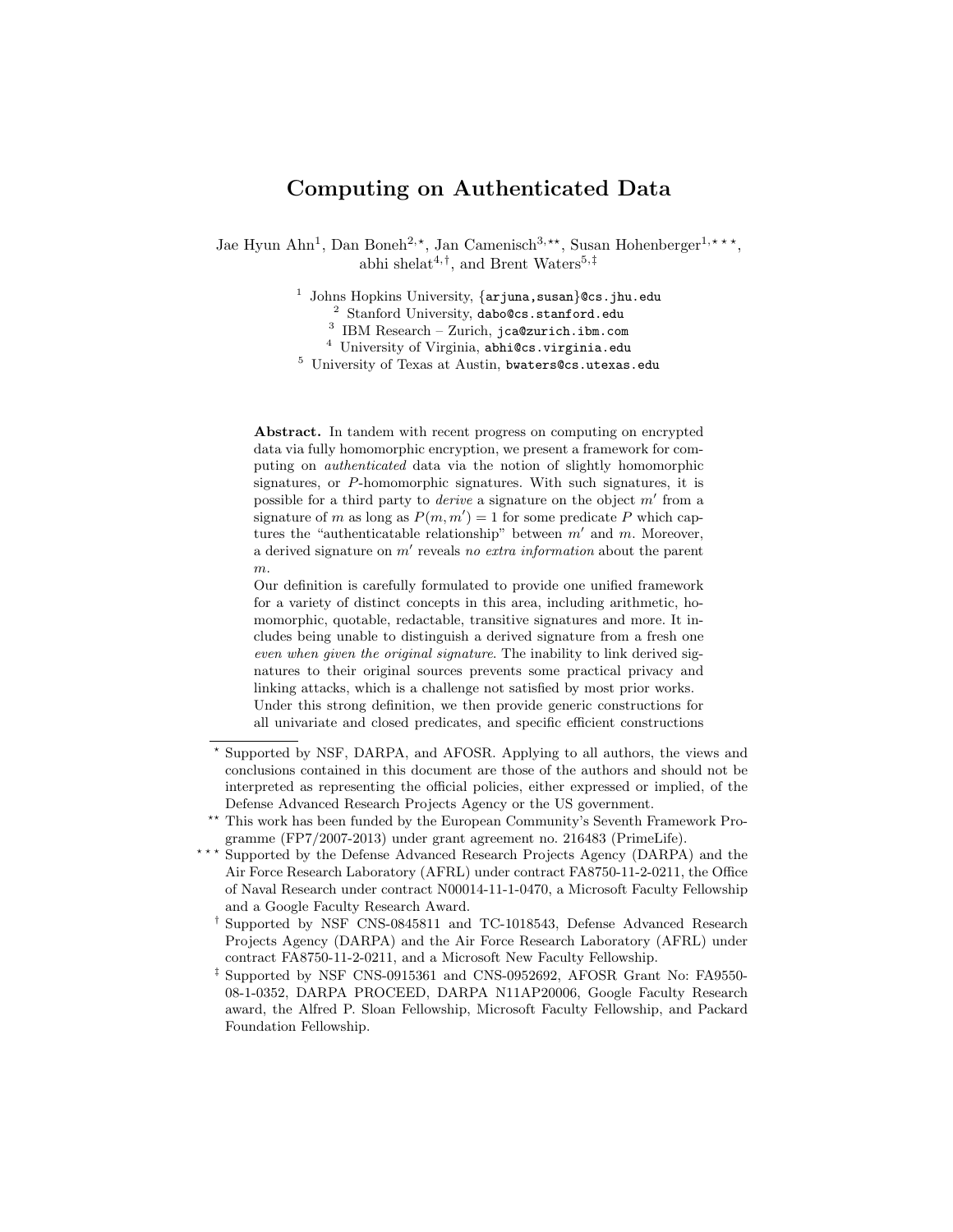for a broad class of natural predicates such as quoting, subsets, weighted sums, averages, and Fourier transforms. To our knowledge, these are the first efficient constructions for these predicates (excluding subsets) that provably satisfy this strong security notion.

# 1 Introduction

In tandem with recent progress on computing *any function* on encrypted data, e.g., [27, 46, 44], this work explores computing on unencrypted signed data. In the past few years, several independent lines of research touched on this area:

- Quoting/redacting: [45, 32, 2, 36, 30, 17, 16, 18] Given Alice's signature on some message m anyone should be able to derive Alice's signature on a subset of m. Quoting typically applies to signed text messages where one wants to derive Alice's signature on a substring of m. Quoting can also apply to signed images where one wants to derive a signature on a subregion of the image (say, a face or an object) and to data structures where one wants to derive a signature of a subset of the data structure such as a sub-tree of a tree.
- $-$  Arithmetic:  $[33, 50, 22, 13, 26, 12, 11, 48]$  Given Alice's signature on vectors  $\mathbf{v}_1, \ldots, \mathbf{v}_k \in \mathbb{F}_p^n$  anyone should be able to derive Alice's signature on a vector **v** in the linear span of  $\mathbf{v}_1, \ldots, \mathbf{v}_k$ . Arithmetic on signed data is motivated by applications to secure network coding [25]. We show that these schemes can be used to compute authenticated linear operations such as computing an authenticated weighted sum of signed data and an authenticated Fourier transform. As a practical consequence of this, we show that an untrusted database storing signed data (e.g., employee salaries) can publish an authenticated average of the data without leaking any other information about the stored data. Recent constructions go beyond linear operations and support low degree polynomial computations [11].
- Transitivity:  $[41, 35, 6, 31, 7, 43, 49, 40]$  Given Alice's signature on edges in a graph G anyone should be able to derive Alice's signature on a pair of vertices  $(u, v)$  if and only if there is a path in G from u to v. The derived signature on the pair  $(u, v)$  must be indistinguishable from a fresh signature on  $(u, v)$  had Alice generated one herself [35]. This requirement ensures that the derived signature on  $(u, v)$  reveals no information about the path from  $u$  to  $v$  used to derive the signature.

In this paper, we put forth a general framework for computing on authenticated data that encompasses these lines of research and much more. While prior definitions mostly contained artifacts specific to the type of malleability they supported and, thus, were hard to compare to one another, we generalize and strengthen these disparate notions into a single definition. This definition can be instantiated with any predicate, and we allow repeated computation on the signatures (e.g., it is possible to quote from a quoted signature.) During our study, we realized that the "privacy" notions offered by many existing definitions are, in our view, insufficient for some practical applications. We therefore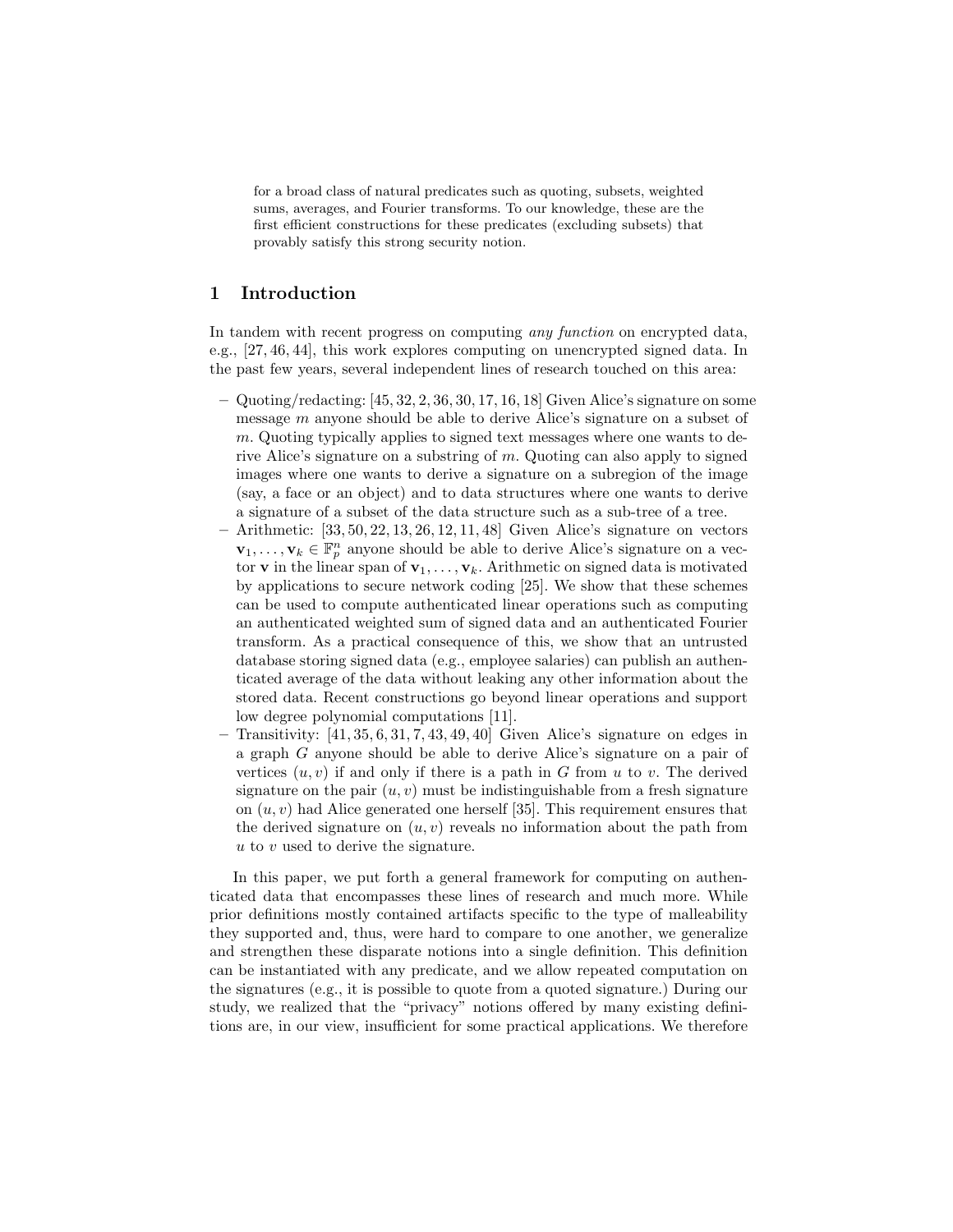require a stronger (and seemingly a significantly more challenging to achieve) property called context hiding. Under this definition, we provide two generic solutions for computing signatures on any univariate, closed predicate; however, these generic constructions are not efficient. We also present efficient constructions for three problems: quoting substrings, a subset predicate, and a weighted average over data (which captures weighted sums and Fourier transforms). Our quoting substring construction is novel and significantly more efficient than the generic solutions. It is detailed in Section 4. For the problems of subsets and weighted averages, we show somewhat surprising connections to respective existing solutions in attribute-based encryption and network coding signatures in Section 5.

#### 1.1 Overview

A general framework. Let M be some message space and let  $2^{\mathcal{M}}$  be its powerset. Consider a predicate  $P: 2^{\mathcal{M}} \times \mathcal{M} \rightarrow \{0, 1\}$  mapping a set of messages and a message to a bit. Loosely speaking we say that a signature scheme supports computations with respect to  $P$  if the following holds:

Let  $M \subset \mathcal{M}$  be a set of messages and let m' be a *derived* message, namely  $m'$  satisfies  $P(M, m') = 1$ . Then there exists an efficient procedure that can derive Alice's signature on  $m'$  from Alice's independent signatures on all of the messages in M.

For the quoting application, the predicate P is defined as  $P(M, m') = 1$  iff m' is a quote from the set of messages  $M$ . Here we focus on quoting from a single message m so that P is false whenever M contains more than one component<sup>6</sup>, and thus use the notation  $P(m, m')$  as shorthand for  $P({m, m')$ . The predicate P for arithmetic computations is defined in the full version [1] and essentially says that  $P((\mathbf{v}_1,\ldots,\mathbf{v}_k), \mathbf{v})$  is true whenever **v** is in the span of  $\mathbf{v}_1,\ldots,\mathbf{v}_k$ .

We emphasize that signature derivation can be iterative. For example, given a message-signature pair  $(m, \sigma)$  from Alice, Bob can publish a derived messagesignature pair  $(m', \sigma')$  for an m' where  $P(m, m')$  holds. Charlie, using  $(m', \sigma')$ , may further derive a signature  $\sigma''$  on  $m''$ . In the quoting application, Charlie is quoting from a quote which is perfectly fine.

Security. We give a clean security definition that captures two properties: unforgeability and context hiding. We briefly discuss each in turn and give precise definitions in the next section.

– Unforgeability captures the idea that an attacker may be given various derived signatures (perhaps iteratively derived) on messages of his choice. The attacker should be unable to produce a signature on a message that is not derivable from the set of signed messages at his possession. E.g., suppose

<sup>6</sup> We leave it for future work to construct systems for securely quoting from two messages (or possibly more) as defined next.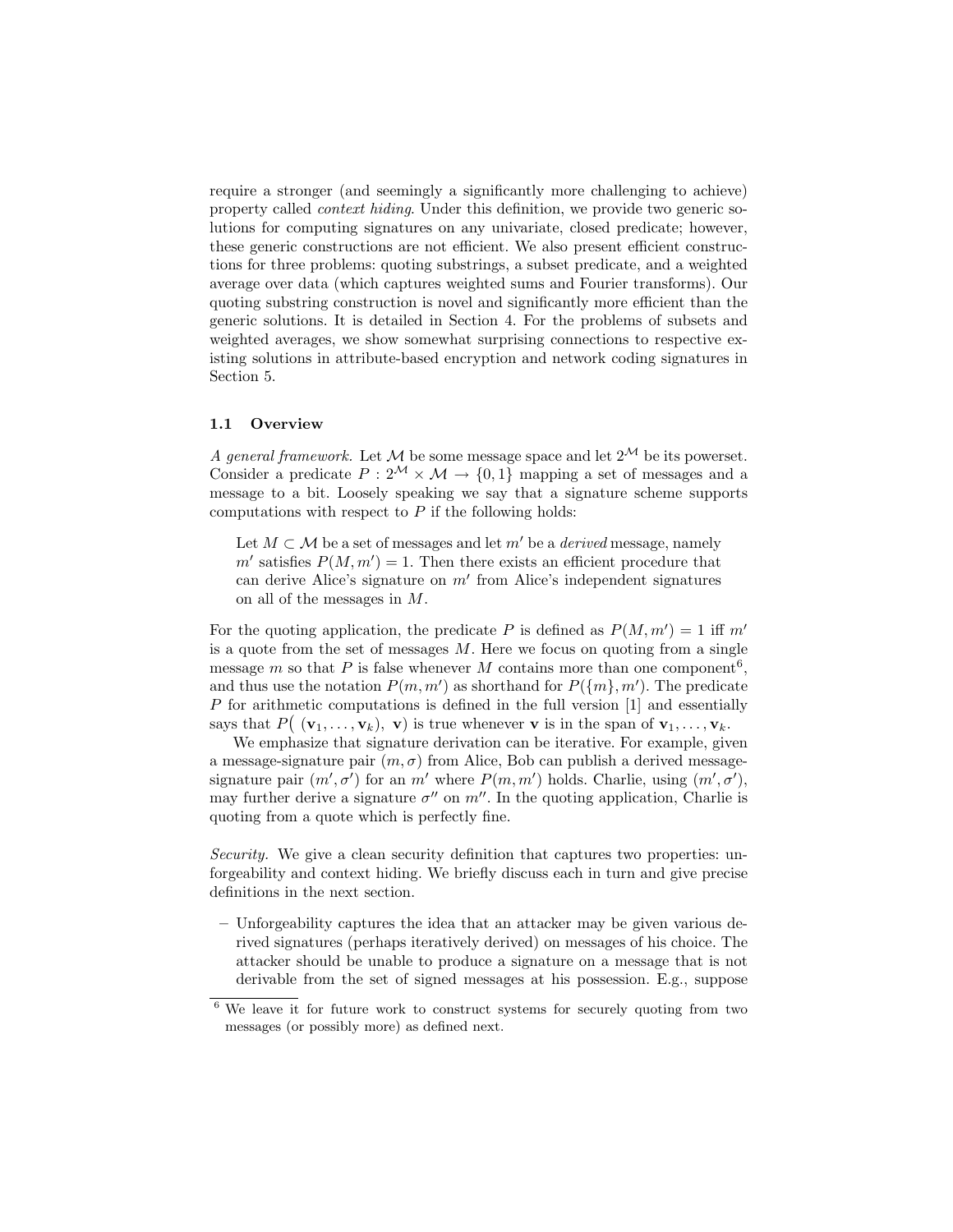Alice generates  $(m, \sigma)$  and gives it to Bob who then publishes a derived signature  $(m', \sigma')$ . Then an attacker given  $(m', \sigma')$  should be unable to produce a signature on m or on any other message  $m''$  such that  $P(m', m'') = 0$ .

– Context hiding captures an important privacy property: a signature should reveal nothing more than the message being signed. In particular, if a signature on  $m'$  was derived from a signature on  $m$ , an attacker should not learn anything about  $m$  other than what can be inferred from  $m'$ . This should be true even if the original signature on  $m$  is revealed. For example, a signed quote should not reveal anything about the message from which it was quoted, including its length, the position of the quote, whether its parent document is the same as another quote, whether it was derived from a given signed message or generated freshly, etc.

Defining context hiding is an interesting and subtle task. In the next section, we give a definition that captures a very strong privacy requirement. We discuss earlier attempts at defining privacy following our definition in Section 2.3; while many prior works use a similar sounding *intuition* as we give above, most contain a fundamental difference to ours in their formalization.

We note that notions such as group or ring signatures  $[23, 5, 19, 9, 42]$  have considered the problem of hiding the identity of a signer among a set of users. Context hiding ensures privacy for the data rather than the signer. Our goal is to hide the legacy of how a signature was created.

Efficiency. We require that the size of a signature, whether fresh or derived, depend only on the size of the object being signed. This rules out solutions where the signature grows with each derivation.

Generic Approaches. We begin with two generic constructions that can be inefficient. They apply to *closed, univariate* predicates, namely predicates  $P(M, m')$ where M contains a single message (P is false when  $|M| > 1$ ) and where if  $P(a, b) = P(b, c) = 1$  then  $P(a, c) = 1$ . The first construction uses any standard signature scheme  $S$  where the signing algorithm is deterministic. (One can enforce determinism using PRFs [28].) To sign a message  $m \in \mathcal{M}$ , one uses S to sign each message m' such that  $P(m, m') = 1$ . The signature consists of all these signature components. To verify a signature for  $m$ , one checks the signature component corresponding to the message  $m$ . To derive a signature  $m'$  from  $m$ , one copies the signature components for all  $m''$  such that  $P(m', m'') = 1$ . Soundness of the construction follows from the security of the underlying standard scheme  $S$  and context hiding from the fact that signing in  $S$  is deterministic.

Unfortunately, these signatures may become large consisting up to  $|M|$  signature components — effecting both the signing time and signature size. Our second generic construction alleviates the space burden by using an RSA accumulator. The construction works in a similar brute force fashion where a signature on m is an accumulator value on all m' such that  $P(m, m') = 1$ . While this produces short signatures, the time component of both verification and derivation are even worse than the first generic approach. Thus, these generic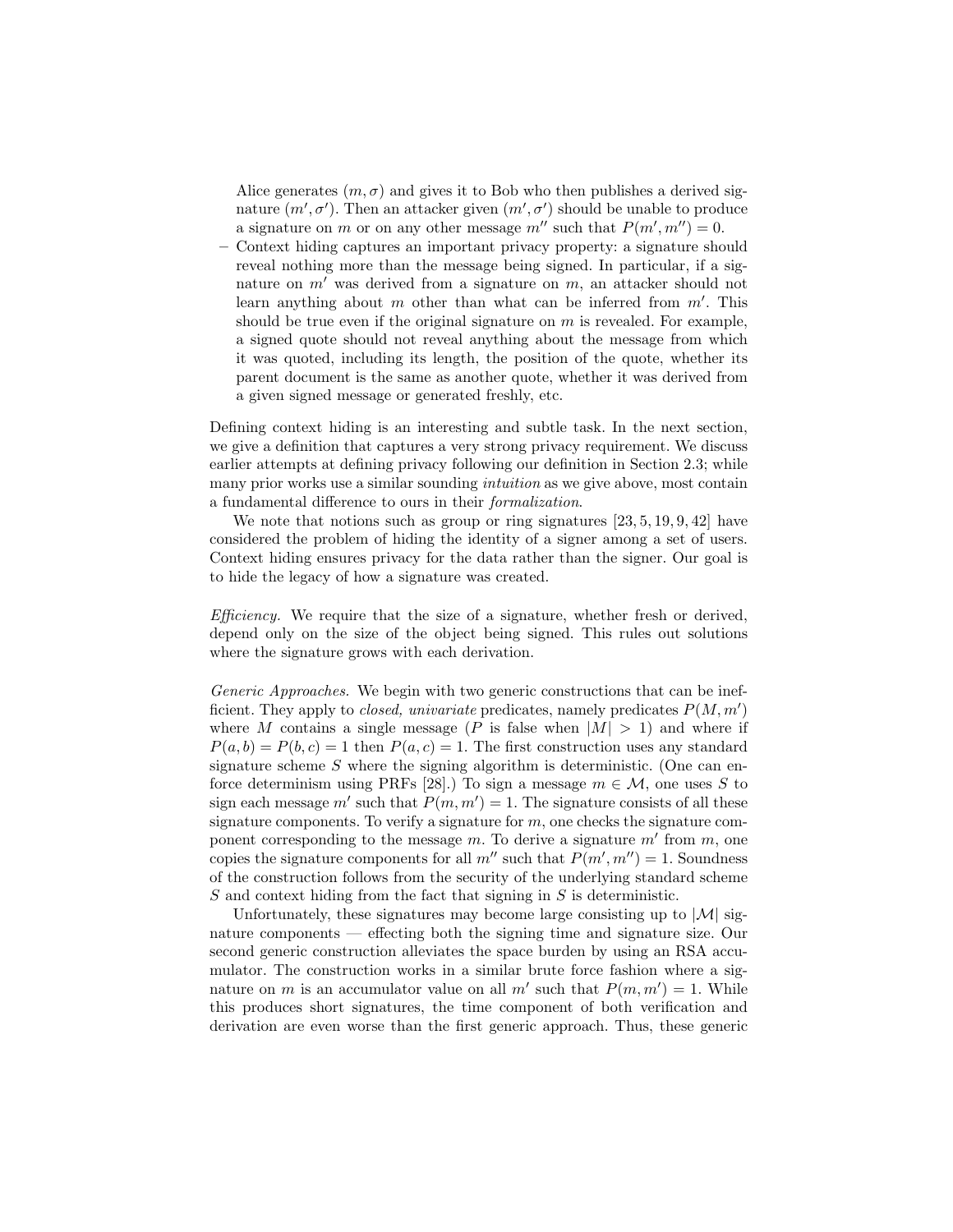approaches are too expensive for most interesting predicates. We detail these generic approaches and proofs in the full version [1], where we also discuss a generic construction using NIZK.

Our Quoting Construction. We turn to more efficient constructions. First, we set out to construct a signature for quoting  $substrings^7$ , which although conceptually simple is non-trivial to realize securely. As an efficiency baseline, we note that the brute force generic construction of the quoting predicate would result in  $n<sup>2</sup>$  components for a signature on n characters. So any interesting construction must perform more efficiently than this. We prove our construction selectively secure.<sup>8</sup> In addition, we give some potential future directions for achieving adaptive security and removing the use of random oracles.

Our construction uses bilinear groups to link different signature components together securely, but in such a way that the context can be hidden by a rerandomizing step in the derivation algorithm. A signature in our system on a message of length n consists of  $n \lg n$  group elements; intuitively organized as lg n group elements assigned to each character. To derive a new signature on a substring of  $\ell$  characters, one roughly removes the group elements not associated with the new substring and then re-randomizes the remaining part of the signature. This results in a new signature of  $\ell \lg \ell$  group elements. The technical challenge consists in simultaneously allowing re-randomization and preserving the "linking" between successive characters. In addition, there is a second option in our derive algorithm that allows for the derivation of a short signature of  $\lg \ell$  group elements; however the derive procedure cannot be applied again to this short signature. Thus, we support quoting from quotes, and also provide a compression option which produces a very short quote, but the price for this is that it cannot be quoted from further.

Computing Signatures on Subsets and Weighted Averages. Our final two contributions are schemes for deriving signatures on subsets and weighted averages on signatures. Rather than create entirely new systems, we show connections to existing Attribute-Based Encryption schemes and Network Coding Signatures. We sketch those constructions in Section 5 and provide further details in [1].

Other Predicates. One can also imagine predicates  $P$  that support more complex operations on signed messages. One natural set of examples are spreadsheet operations such as median, standard deviation, and rounding on signed data (satisfying unforgeability and context hiding). Other examples include graph algorithms such as computing a signature on a perfect matching in a signed bipartite graph.

<sup>&</sup>lt;sup>7</sup> A substring of  $x_1 \ldots x_n$  is some  $x_i \ldots x_j$  where  $i, j \in [1, n]$  and  $i \leq j$ . We emphasize that we are not considering subsequences. Thus, it is not possible, in this setting, to extract a signature on "I like fish" from one on "I do not like fish".

<sup>8</sup> Following an analog of [20], selective security for signatures requires the attacker to give the forgery message before seeing the verification key.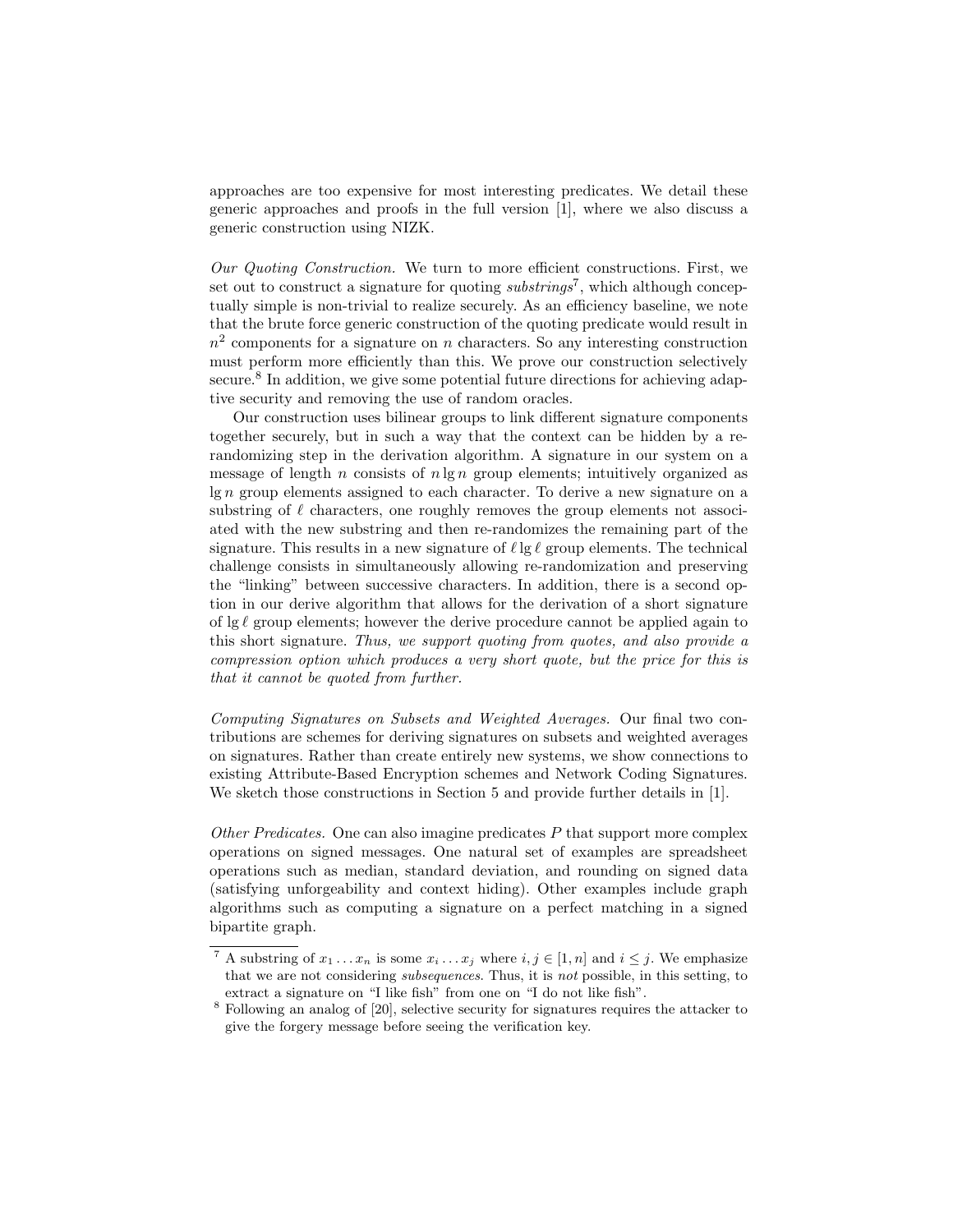# 2 Definitions

**Definition 1 (Derived messages).** Let  $M$  be a message space and let  $P$ :  $2^{\mathcal{M}} \times \mathcal{M} \rightarrow \{0,1\}$  be a predicate from sets over M and a message in M to a bit. We say that a message m' is **derivable** from the set  $M \subseteq \mathcal{M}$  if  $P(M, m') = 1$ . We denote by  $P^*(M)$  the set of messages derivable from M by repeated derivation. That is, let  $P^0(M)$  be the set of messages derivable from M and for  $i > 0$  let  $P^{i}(M)$  be the set of messages derivable from  $P^{i-1}(M)$ . Then  $P^*(M) := \cup_{i=0}^{\infty} P^i(M).$ 

We define the closure of P, denoted  $P^*$ , as the predicate defined by  $P^*(M,m)$  = 1 iff  $m \in P^*(M)$ .

A P-homomorphic signature scheme  $\Pi$  for message space M and predicate P is a triple of PPT algorithms:

**KeyGen**( $1^{\lambda}$ ): the key generation algorithm outputs a key pair  $(pk, sk)$ . We treat the secret key sk as a signature on the empty tuple  $\varepsilon \in \mathcal{M}^*$ . We also assume that pk is embedded in sk.

**SignDerive** $(pk, (\{\sigma_m\}_{m \in M}, M), m', w)$ : the algorithm takes as input the public key, a set of messages  $M \subseteq \mathcal{M}$  and corresponding signatures  $\{\sigma_m\}_{m \in M}$ , a derived message  $m' \in \mathcal{M}$ , and possibly some auxiliary information w. It produces a new signature  $\sigma'$  or a special symbol  $\perp$  to represent failure. For complicated predicates P, the auxiliary information w serves as a witness that  $P(M, m') = 1$ . To simplify the notation we often drop  $w$  as an explicit argument.

As shorthand we write  $\text{Sign}(sk, m) := \text{SignDerive}(pk, (sk, \varepsilon), m, \cdot)$  to denote that any message can be derived when the original signature is the signing key. For a set of messages  $M = \{m_1, \ldots, m_k\} \subset \mathcal{M}^*$  it is convenient to let  $\textbf{Sign}(sk, M)$  denote independently signing each of the k messages, namely:

 $\mathbf{Sign}(sk,M):= \left( \begin{array}{c} \mathbf{Sign}(sk,m_1), \ldots, \mathbf{Sign}(sk,m_k) \end{array} \right) \, .$ 

**Verify** $(pk, m, \sigma)$ : given a public key, message, and purported signature  $\sigma$ , the algorithm returns 1 if the signature is valid and 0 otherwise.

We assume that testing  $m \in \mathcal{M}$  can be done efficiently, and that **Verify** returns 0 if  $m \notin \mathcal{M}$ .

Correctness. We require that for all key pairs  $(sk, pk)$  generated by  $\textbf{KeyGen}(1^n)$ and for all  $M \in \mathcal{M}^*$  and  $m' \in \mathcal{M}$  we have:

- if  $P(M, m') = 1$  then **SignDerive** $(pk, (Sign(sk, M), M), m') \neq \bot$ , and
- for all signature tuples  $\{\sigma_m\}_{m\in M}$  such that  $\sigma' \leftarrow$  **SignDerive** $(pk,$  $({\{\sigma_m\}}_{m \in M}, M), m') \neq \bot$ , we have  $\textbf{Verify}(pk, m', \sigma') = 1$ .

In particular, correctness implies that a signature generated by **SignDerive** can be used as an input to SignDerive so that signatures can be further derived from derived signatures, if allowed by P.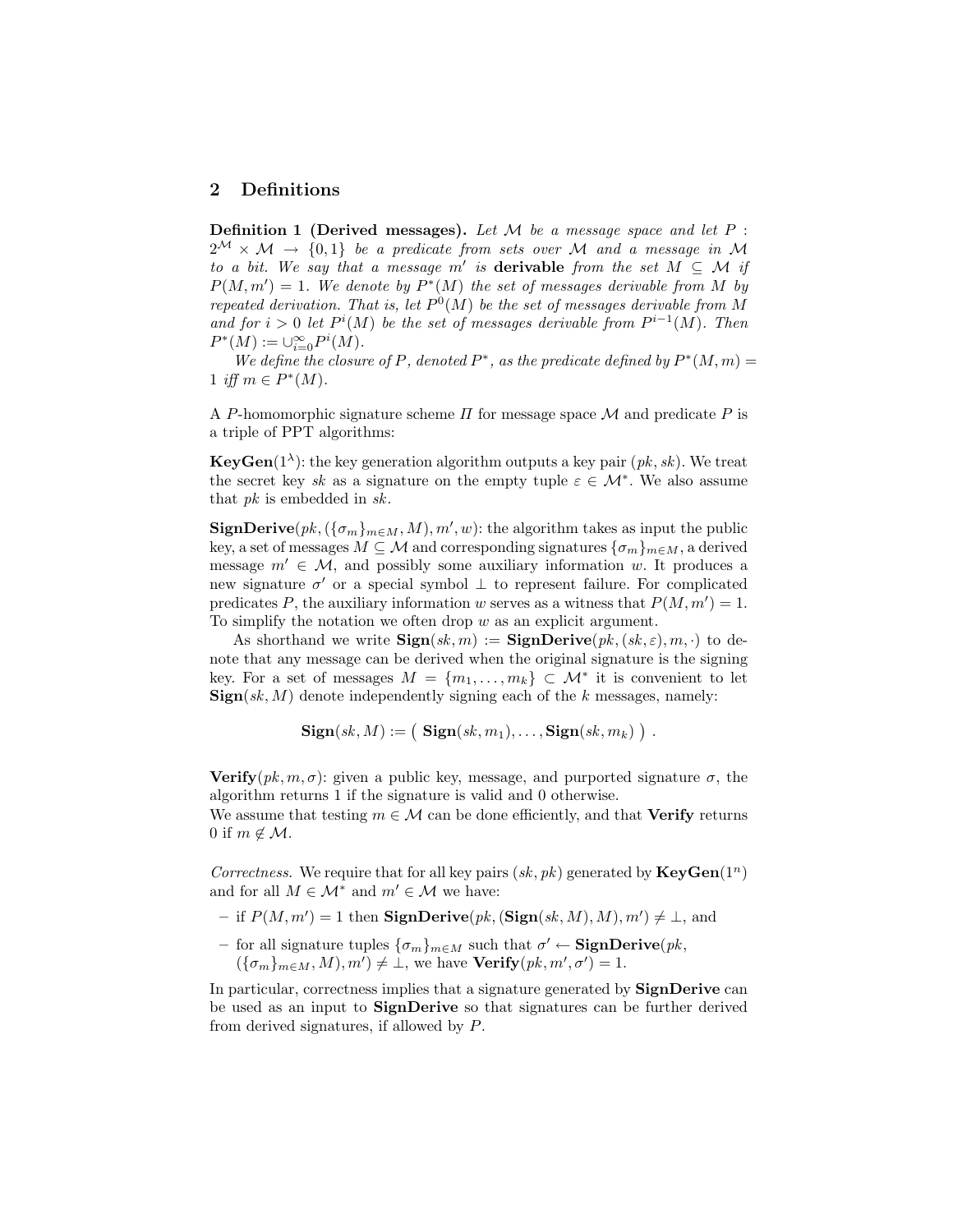Derivation efficiency. In many cases it is desirable that the size of a derived signature depend only on the size of the derived message. This rules out signatures that expand as one iteratively calls SignDerive. All the constructions in this paper are derivation efficient in this sense.

Definition 2 (Derivation-Efficient). A signature scheme is derivation-efficient if there exists a polynomial p such that for all  $(pk, sk) \leftarrow \textbf{KeyGen}(1^{\lambda})$ , set  $M \subseteq \mathcal{M}^*$ , signatures  $\{\sigma_m\}_{m \in M} \leftarrow \textbf{Sign}(sk, M)$  and derived messages m' where  $P(M, m') = 1$ , we have  $|\textbf{SignDerive}(pk, {\{\sigma_m\}}_{m \in M}, M, m')| = p(\lambda, |m'|)$ .

#### 2.1 Security: Unforgeability

To define unforgeability, we extend the basic notion of existential unforgeability with respect to adaptive chosen-message attacks [29]. The definition captures the idea that if the attacker is given a set of signed messages (either primary or derived) then the only messages he can sign are derivations of the signed messages he was given. This is defined using a game between a challenger and an adversary  $A$  with respect to scheme  $\Pi$  over message space  $M$ .

# — Game  $\text{Unforg}(H, \mathcal{A}, \lambda, P)$ :

- **Setup:** The challenger runs  $\mathbf{KeyGen}(1^{\lambda})$  to obtain  $(pk, sk)$  and sends pk to A. The challenger maintains two sets  $T$  and  $Q$  that are initially empty.
- Queries: Proceeding adaptively, the adversary issues the following queries to the challenger:
- $-$  Sign( $m \in \mathcal{M}$ ): the challenger generates a unique handle h, runs  $\text{Sign}(sk, m) \rightarrow$  $\sigma$  and places  $(h, m, \sigma)$  into a table T. It returns the handle h to the adversary.
- SignDerive( $\mathbf{h} = (h_1, \ldots, h_k), \; m'$ ): the oracle retrieves the tuples  $(h_i, \sigma_i, m_i)$ in T for  $i = 1, ..., k$ , returning  $\perp$  if any of them do not exist. Let M :=  $(m_1, \ldots, m_k)$  and  $\{\sigma_m\}_{m \in M} := \{\sigma_1, \ldots, \sigma_k\}$ . If  $P(M, m')$  holds, then the oracle generates a new unique handle h', runs  $\mathbf{SignDerive}(pk, (\{\sigma_m\}_{m \in M},$  $(M), m' \rightarrow \sigma'$  and places  $(h', m', \sigma')$  into T, and returns h' to the adversary.
- Reveal(h): Returns the signature  $\sigma$  corresponding to handle h, and adds  $(\sigma', m')$  to the set Q.
- **Output:** Eventually, the adversary outputs a pair  $(\sigma', m')$ . The output of the game is 1 (i.e., the adversary wins the game) if:
	- $\text{Verify}(pk, m', \sigma') = 1 \text{ and,}$
	- − let  $M \subseteq M$  be the set of messages in Q then  $P^*(M, m') = 0$  where  $P^*$

is the closure of P from Definition 1.<br>Else, the output of the game is 0. Define  $\text{Forg}_{\mathcal{A}}$  as the probability that  $Pr[\text{Unforg}(H, \mathcal{A}, \lambda, P) = 1].$ 

Interestingly, for some predicates it may be difficult to test if the adversary won the game. For all the predicates we consider in this paper, this will be quite easy.

**Definition 3 (Unforgeability).** A P-homomorphic signature scheme  $\Pi$  is unforgeable with respect to adaptive chosen-message attacks if for all PPT adversaries A, the function **Forg**<sub>A</sub> is negligible in  $\lambda$ .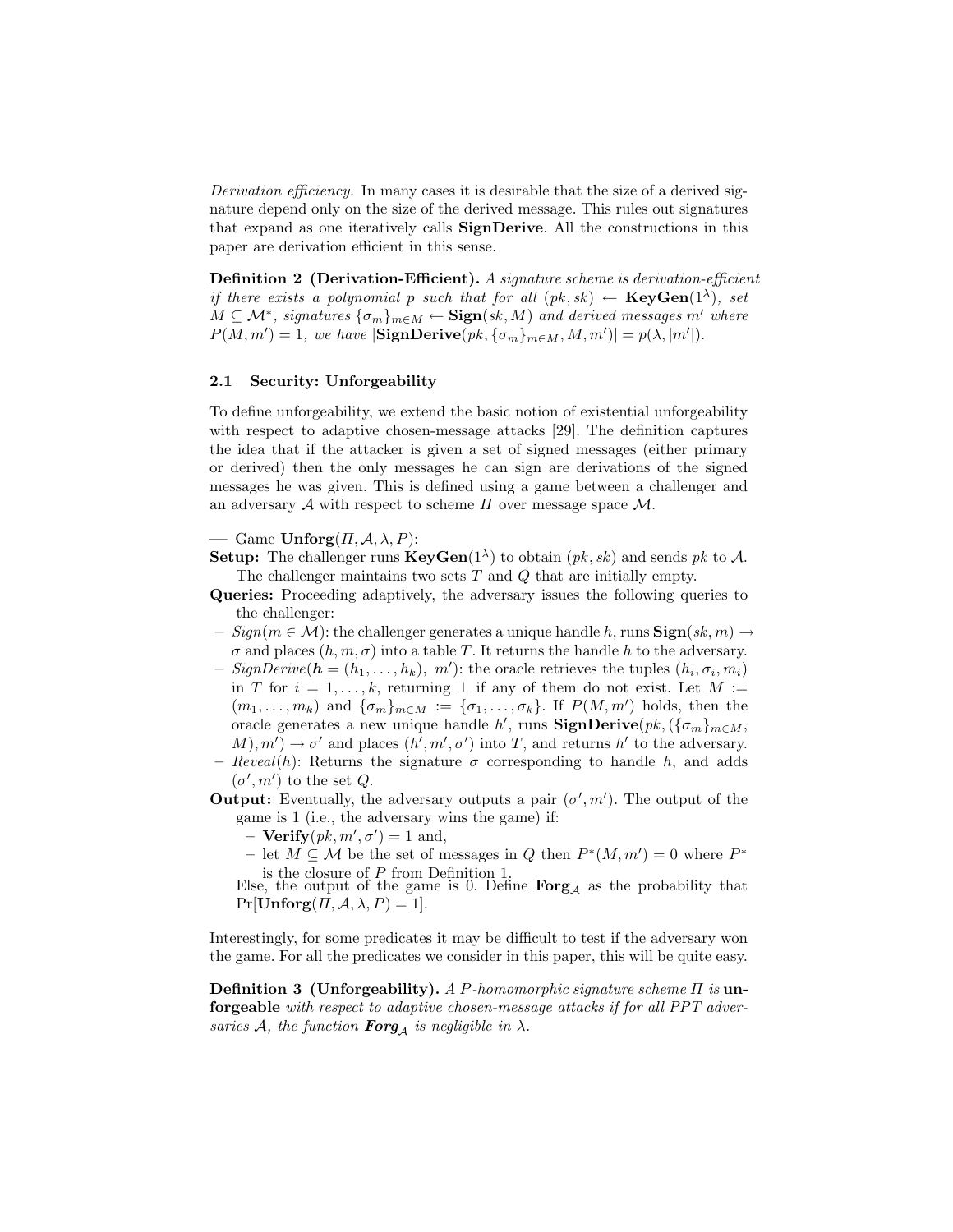A P-homomorphic signature scheme  $\Pi$  is **selective unforgeable** with respect to adaptive chosen-message attacks if for all PPT adversaries A who begin the above game by announcing the message m' on which they will forge,  $\text{Forg}_A$ is negligible in  $\lambda$ .

Properties of the definition. By taking  $P$  to be the equality oracle, namely  $P(x, y) = 1$  iff  $x = y$ , we obtain the standard unforgeability requirement for signatures.

Notice that Sign and SignDerive queries return handles, but do not return the actual signatures. A system proven secure under this definition adequately rules out the following attack: suppose  $(m, \sigma)$  is a message signature pair and  $(m', \sigma')$ is a message-signature pair derived from it, namely  $\sigma' = \text{SignDerive}(pk, \sigma,$ m, m'). For example, suppose m' is a quote from m. Then given  $(m', \sigma')$  it should be difficult to produce a signature on  $m$  and indeed our definition treats a signature on  $m$  as a valid forgery.

The unforgeability game imposes some constraints on  $P: (1)$  P must be reflexive, i.e.  $P(m, m) = 1$  for all  $m \in \mathcal{M}$ , (2) P must be monotone, i.e.  $P(M, m') \Rightarrow P(M', m')$  where  $M \subseteq M'$ . It is easy to see that predicates that do not satisfy these requirements cannot be realized under Definition 3.

#### 2.2 Security: Context Hiding (a.k.a., Privacy)

Let M be some set and let m' be a derived message from M (i.e.,  $P(M, m') = 1$ ). Context hiding captures the idea that a signature on  $m'$  derived from signatures on  $M$  should reveal no information about  $M$  beyond what is revealed by  $m'$ . For example, in the case of quoting, a signature on a quote from  $m$  should reveal nothing more about m: not the length of m, not the position of the quote in  $m$ , etc. The same should hold even if the attacker is given signatures on multiple quotes from m.

We put forth the following powerful *statistical* definition of context hiding and discuss its implications following the definition. We were most easily able to leverage a statistical definition for our proofs, although we also give an alternative computational definition in the full version [1].

Definition 4 (Strong Context Hiding). Let  $M \subseteq \mathcal{M}^*$  and  $m' \in \mathcal{M}$  be messages such that  $P(M, m') = 1$ . Let  $(pk, sk) \leftarrow \text{KeyGen}(1^{\lambda})$  be a key pair. A signature scheme (KeyGen, SignDerive, Verify) is strongly context hiding (for predicate P) if for all such triples  $((pk, sk), M, m')$ , the following two distributions are statistically close:

$$
\begin{aligned} &\left\{(sk, \{\sigma_m\}_{m\in M} \leftarrow \mathbf{Sign}(sk, M), \ \mathbf{Sign}(sk, m')\right)\right\}_{sk, M, m'} \\ &\left\{(sk, \{\sigma_m\}_{m\in M} \leftarrow \mathbf{Sign}(sk, M), \ \mathbf{SignDerive}(pk, (\{\sigma_m\}_{m\in M}, M), m')\right)\right\}_{sk, M, m'} \end{aligned}
$$

The distributions are taken over the coins of Sign and SignDerive. Without loss of generality, we assume that pk can be computed from sk.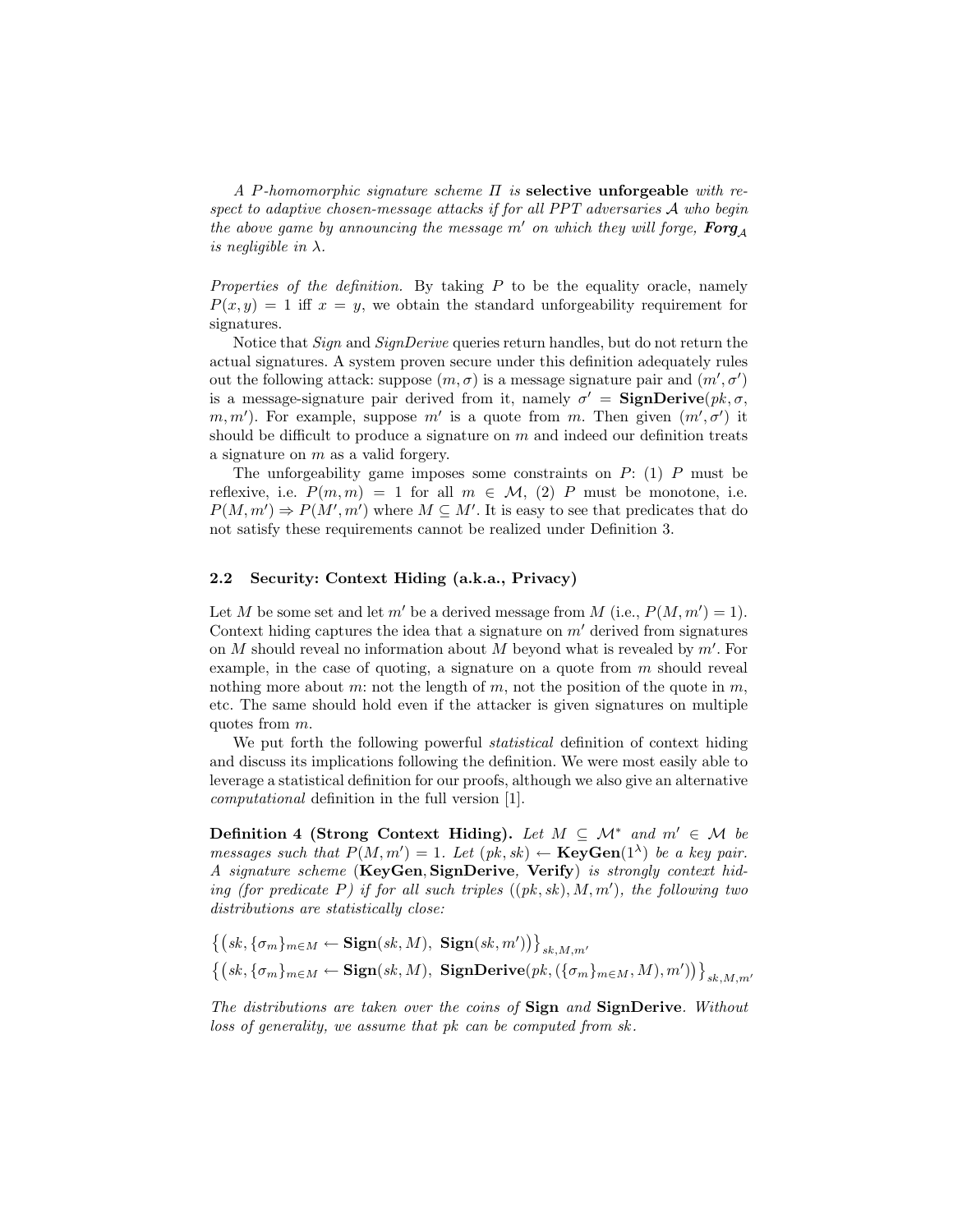The definition states that a derived signature on  $m'$ , from an honestlygenerated original signature, is statistically indistinguishable from a fresh signature on  $m'$ . This implies that a derived signature on  $m'$  is indistinguishable from a signature generated independently of  $M$ . Therefore, the derived signature cannot (provably) reveal any information about  $M$  beyond what is revealed by  $m'$ . By a simple hybrid argument the same holds even if the adversary is given multiple derived signatures from M.

Moreover, Definition 4 requires that a derived signature look like a fresh signature even if the original signature on  $M$  is known. Hence, if for example someone quotes from a signed recommendation letter and somehow the original signed recommendation letter becomes public, it would be impossible to link the signed quote to the original signed letter. The same holds even if the signing key sk is leaked.

Thus, Definition 4 captures a broad range of privacy requirements for derived signatures. Earlier work in this area [32, 16, 18, 15] only considered weaker privacy requirements using more complex definitions. The simplicity and breadth of Definition 4 is one of our key contributions.

Definition 4 uses statistical indistinguishability meaning that even an unbounded adversary cannot distinguish derived signatures from newly created ones. In the full version [1], we give a definition using computational indistinguishability which is considerably more complex since the adversary needs to be given signing oracles. In the unbounded case of Definition 4 the adversary can simply recover a secret key  $sk$  from the public key and answer its own signature queries which greatly simplifies the definition of context hiding. All the signature schemes in this paper satisfy the statistical Definition 4.

As mentioned above, the context-hiding guarantee applies to all derivations that begin with an honestly-generated signature. One might imagine a scenario where a malicious signer creates a signature that passes the verification algorithm, but contains a "watermark" that allows the signer to detect if other signatures are derived from it. To prevent such attacks from malicious signers, we could alter the definition so that indistinguishability holds for any derivative that results from a signature that passed the verification algorithm.

A simpler approach to proving unforgeability. For systems that are strongly context hiding, unforgeability follows from a simpler game than that of Section 2.1. In particular, it suffices to just give the adversary the ability to obtain top level signatures signed by sk. In the full version [1], we define this simpler unforgeability game and prove equivalence to Definition 3 using strong context hiding.

## 2.3 Related Work

Early work on quotable signatures [45, 32, 38, 37, 30, 17, 21, 15] supports quoting from a single document, but does not achieve the privacy or unforgeability properties we are aiming for. For example, if simple quoting of messages is all that is desired, then the following folklore solution would suffice: simply sign the Merkle hash of a document. A quote represents some sub-tree of the Merkle hash; so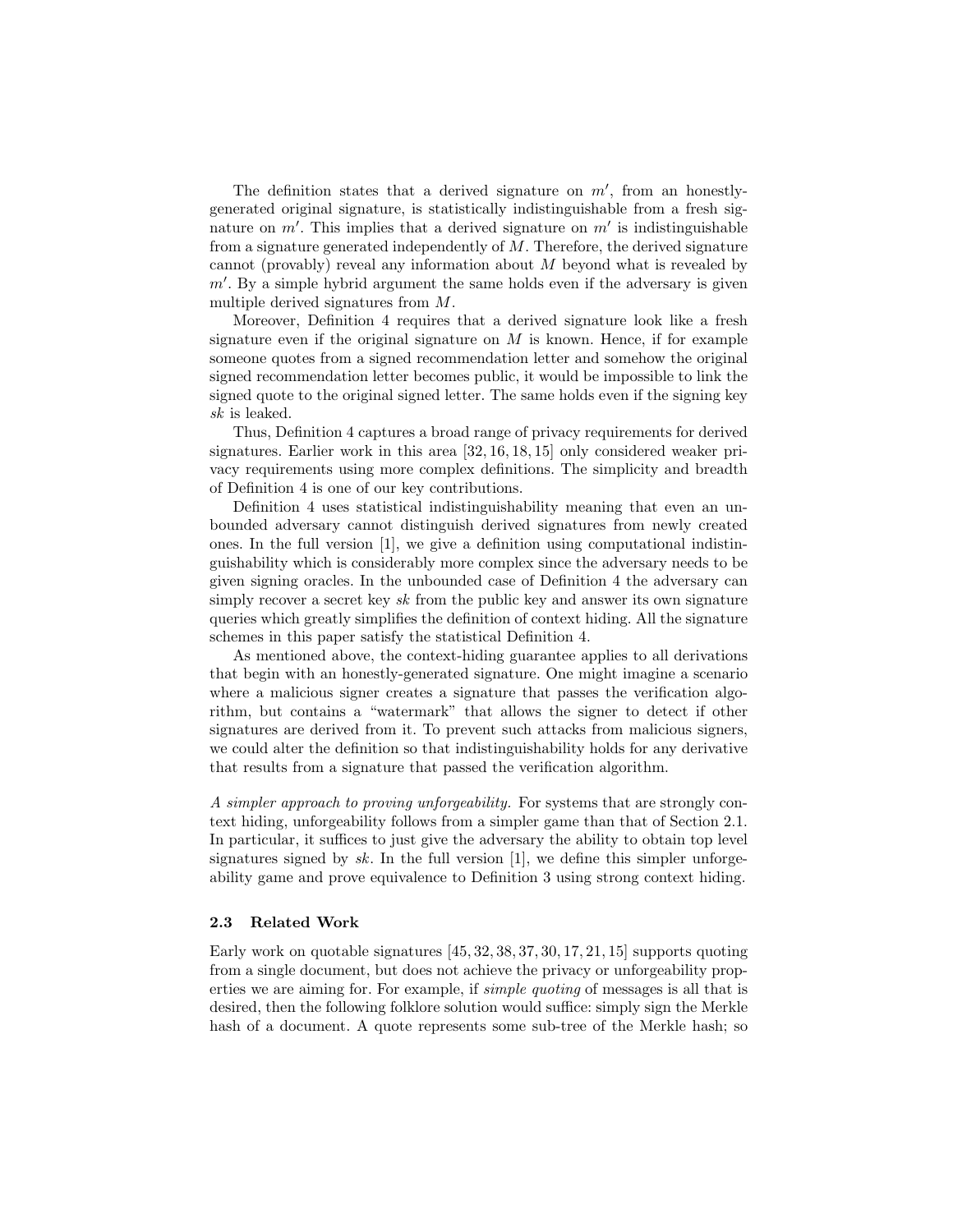a quoter could include enough intermediate hash nodes along with the original signature in any quote. A verifier could simply hash the quote, and then build the Merkle hash tree using the computed hash and the intermediate hashes, and compare with the original signature. Notice, however, that every quote in this scheme reveals information about the original source document. In particular, each quote reveals information about where in the document it appears. Thus, this simple quoting scheme is not context hiding in our sense.

The work whose definition is closest to what we envision is the recent work on redacted signatures of Chang et al. [21] and Brzuska et al. [15] (see also Naccache [39, p. 63] and Boneh-Freeman  $[12, 11]$ <sup>9</sup>). However, there is a subtle, but fundamental difference between their definition and the privacy notion we are aiming for. In our formulation, a quoted signature should be indistinguishable from a fresh signature, even when the distinguisher is given the original signature. (We capture this by an even stronger game where a derived signature is distributed statistically close to a fresh signature.) In contrast, the definitions of [21, 15, 12, 11] do not provide the distinguisher with the original signature. Thus, it may be possible to link a quoted document to its original source (and indeed it is in the constructions of  $[21, 15, 12, 11]$ , which can have negative privacy implications. Overcoming such document linkage while maintaining unforgeability is a real technical challenge. This requires moving beyond techniques that use nonces to link parts of messages.

Indeed, in most prior constructions, such as [21, 15], nonces are used to prevent "mix-and-match" attacks (e.g., forming a "quote" using pieces of two different messages.) Unfortunately, these nonces reveal the history of derivation, since they cannot change during each derivation operation. Arguably, much of the technical difficulty in our current work comes precisely from the effort to meet our definition and hide the lineage. We introduce new techniques in this work which link pieces together using randomness that can be re-randomized in controlled ways.

Another line of work studies computing on authenticated data by holders of secret information. Examples include sanitizable signatures [38, 2, 36, 18, 16] that allow a proxy to compute signatures on related messages, but requires the proxy to have a secret key, and incremental signatures [4], where the signer can efficiently make small edits to his signed data. In contrast, our proposal is more along the lines of homomorphic encryption and Rivest's vision [41], where anyone can compute on the authenticated data.

<sup>&</sup>lt;sup>9</sup> As acknowledged in Section 2.2 of Boneh-Freeman [11], our definitional notion is stronger than and predates the "weak context hiding" notion of [11]. Indeed, the fact that [11] uses our framework lends support to its generality, and the fact that they could not achieve our context hiding notion highlights its difficulty. Their "weak" definition, which is equivalent to [15], only ensures privacy when the original signatures remain hidden. In their system, signature derivation is deterministic and therefore once the original signatures become public it is easy to tell where the derived signature came from. Our signatures achieve full context hiding so that derived signatures remain private no matter what information is revealed. This is considerably harder and is not known how to do for the lattice-based signatures in Boneh-Freeman.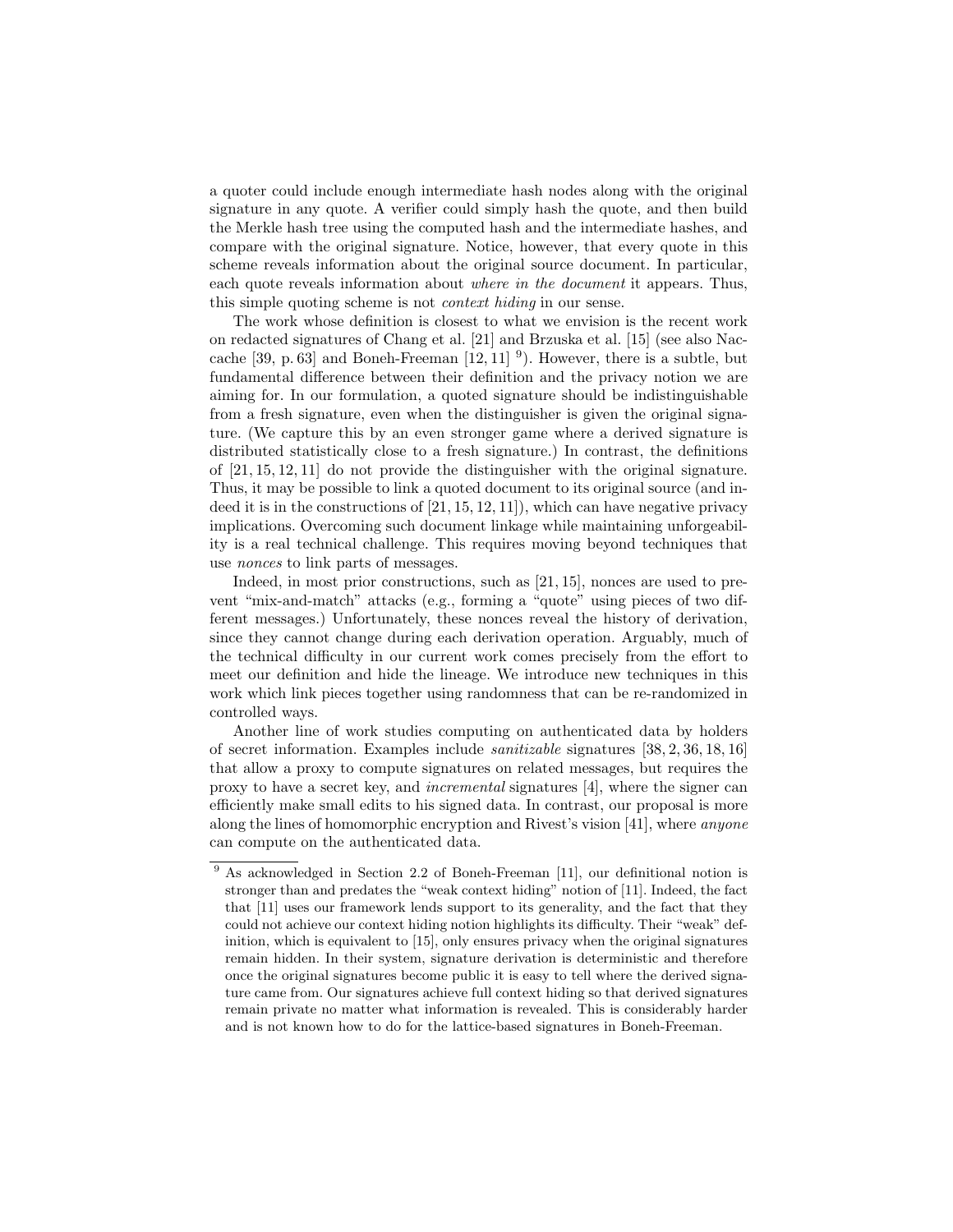## 3 Preliminaries: Algebraic Settings

Bilinear Groups and the CDH Assumption. Let  $\mathbb{G}$  and  $\mathbb{G}_T$  be groups of prime order p. A bilinear map is an efficient mapping  $e : \mathbb{G} \times \mathbb{G} \to \mathbb{G}_T$  which is both: (*bilinear*) for all  $g \in \mathbb{G}$  and  $a, b \leftarrow \mathbb{Z}_p$ ,  $e(g^a, g^b) = e(g, g)^{ab}$ ; and (*non-degenerate*) if g generates G, then  $e(g, g) \neq 1$ . We will focus on the Computational Diffie-Hellman assumption in these groups.

Assumption 1 (CDH [24]) Let g generate a group  $\mathbb G$  of prime order  $p \in$  $\Theta(2^{\lambda})$ . For all PPT adversaries A, the following probability is negligible in  $\lambda$ :  $\Pr[a, b, \leftarrow \mathbb{Z}_p; z \leftarrow \mathcal{A}(g, g^a, g^b): z = g^{ab}].$ 

## 4 A Powers-of-2 Construction for Quoting Substrings

We now provide our main construction for quoting substrings in a text document. It achieves the best time/space efficiency trade-off to our knowledge for this problem. We will have two different types of signatures called Type I and Type II, where a Type I signature can be quoted down to another Type I or Type II signature. A Type II signature cannot be quoted any further, but will be a shorter signature. The quoting algorithm will allow us to quote anything that is a substring of the original message. We point out that the Type I, II signatures of this system conform to the general framework given in Section 2. In particular, we can view a message M as a pair  $(t, m) \in \{0, 1\}$ ,  $\{0, 1\}^*$ . The bit t will identify the message as being Type I or Type II (assume  $t = 1$  signifies Type I signatures) and  $m$  will be the quoted substring. The predicate

$$
P(M = (t, m), M' = (t', m')) = \begin{cases} 1 & \text{if } t = 1 \text{ and } m' \text{ is a substring of } m; \\ 0 & \text{otherwise.} \end{cases}
$$

The bit  $t'$  will indicate whether the new message is Type I or II (i.e., whether the system can quote further.) We note that this description allows an attacker to distinguish between any Type I signature from any Type II signature since the "type bit" of the messages will be different and thus they will technically be two different messages even if the substring components are equal. For this reason we will only need to prove context hiding between messages of Type I or Type II, but not across types. In general, flipping the bit  $t$  will not result in a valid signature of a different type on the same core message, because the format will be wrong; however, moving from a Type I to a Type II on the same core message is not considered a forgery since Type II signatures can be legally derived from Type I.

For presentational clarity, we will split the description of our quoting algorithm into two quoting algorithms for quoting to Type I and to Type II signatures; likewise we will split the description of our verification algorithm into two separate verification algorithms, one for each type of signature. The type of signature used or created (i.e., bit  $t$ ) will be implicit in the description.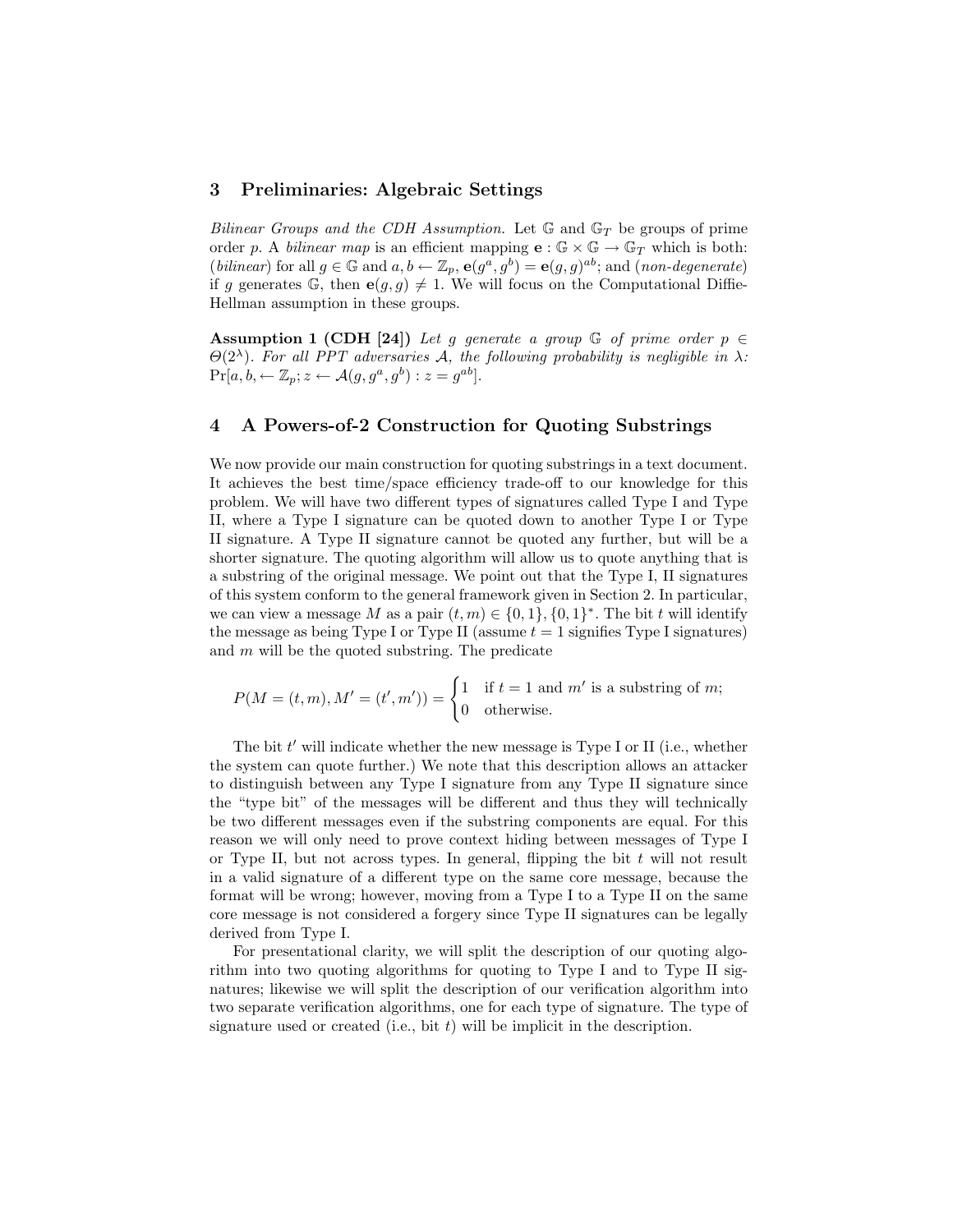

Fig. 1. The top diagram represents a signature on "abcdefghijklmn" with length  $N =$ 14. Each arrow corresponds to some group elements in the construction. Logically, whenever the elements corresponding to an arrow are included in a quoted signature, the characters underneath this arrow are included in the quoted message. The bold path through the top diagram shows how to construct a Type II signature on "defgh"; it is very short, but cannot be re-quoted. The gray box in this figure shows how to construct a Type I signature on "cdefghi" of length  $\ell = 7$ ; it includes all the arrows in the lower figure and can be re-quoted. A technical challenge is to enforce that following the arrows is the only way to form a valid signature. Details are below.

**Notation:** We use notation  $m_{i,j}$  to denote the substring of m of length j starting at position i.

Intuition: We begin by giving some intuition. We design Type I signatures that allow re-quoting and Type II signatures that cannot be further quoted, but are ultra-short. For an original message of length  $n$ , our signature structure should be able to accommodate starting at any position  $1 \leq i \leq n$  and quoting any length  $1 \leq \ell \leq (n - i + 1)$  substring.<sup>10</sup>

To (roughly) see how this works for a message of length n, visualize  $(n + 1)$ columns with  $(\frac{|\lg n| + 2}{n})$  rows as in Figure 1. The columns correspond to the characters of the message, so if the 14-character message is "abcdefghijklmn" then there are 15 columns, with a character in between each column. The rows

<sup>&</sup>lt;sup>10</sup> Technically, our predicate  $P(m, m')$  will take the quote from the first occurrence of substring  $m'$  in  $m$ , but for the moment imagine that we allowed quoting from anywhere in m.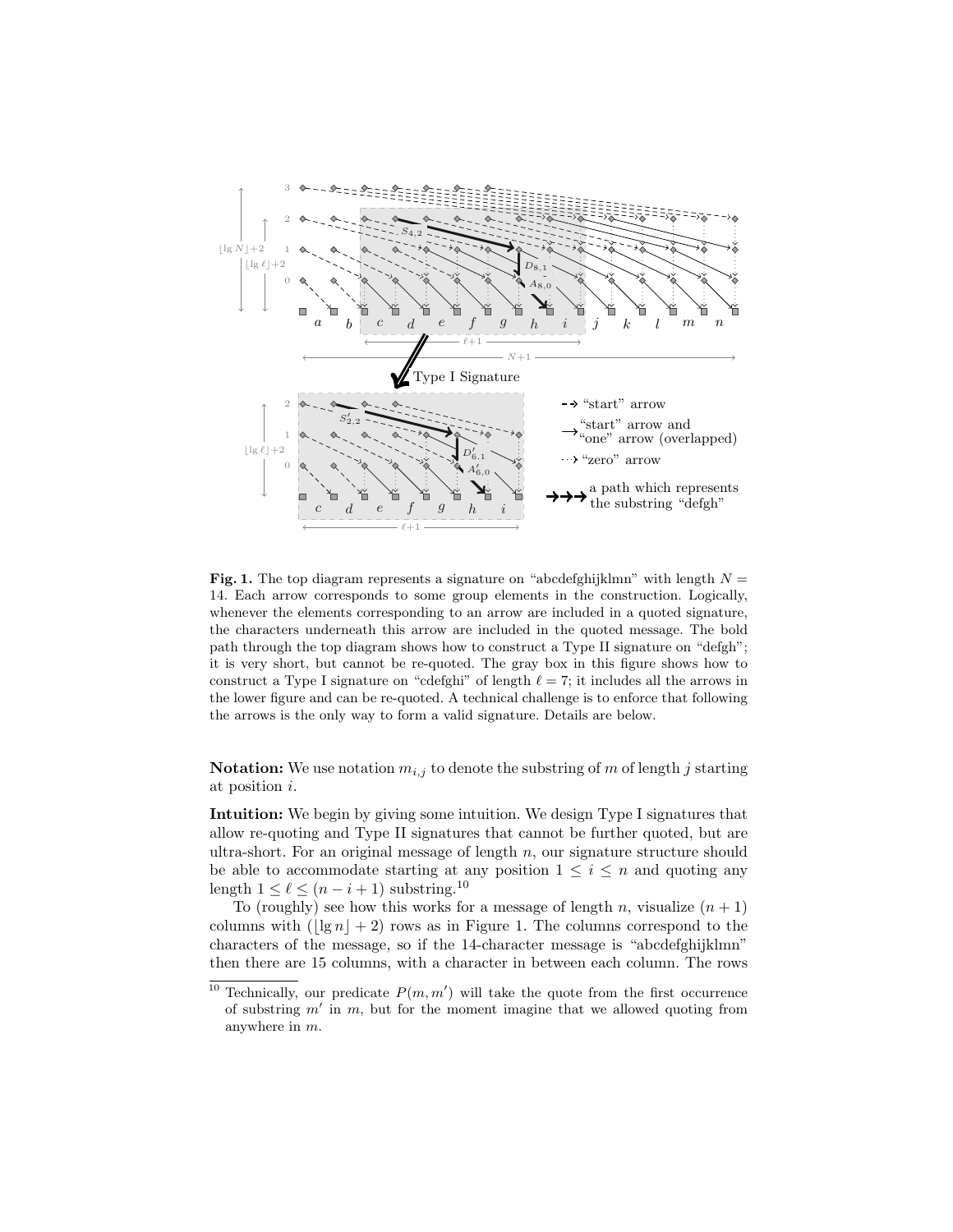correspond to the numbers  $\lg n$  down to 0, plus an extra row at the bottom.<sup>11</sup> Each location in the matrix (except along the bottom-most row) contains one or more out-going arrows. We'll establish rules for when these arrows exist and where each arrow ends shortly.

A Type II quote will trace a  $(\lg n+1)$ -length path on these arrows through this matrix starting in a row (with outgoing arrows) of the column that begins the quote and ending in the lowest row of the first column after the quote ends. The starting row corresponds to the largest power of two less than or equal to the length of the desired quote. E.g., to quote "bcdef", start in row 2 immediately to the left of 'b' (because  $2^2 = 4$  is the largest power of two less than 5) and end in row 0 immediately to the right of 'f'. Intuitively, taking an arrow over a character includes it in the quote. A Type II quote on "defgh" is illustrated in Figure 1.

A technical challenge is to make this a  $O(\lg n)$ -length path rather than a  $O(n)$ -length path. To do this, the key insight is to view the length of any possible quote as the sum of powers of two and to allow arrows that correspond to covering the quote in pieces of size corresponding to one operand of the sum at a time. Each location  $(i_c, i_r)$  in the matrix (except the bottom-most row) contains:

- a "start" arrow: an arrow that goes down one row and over  $2^{i_r}$  columns ending in  $(i_c + 2^{i_r}, i_r - 1)$ , if this end point is in the matrix. This adds all characters from position  $i_c$  to  $i_c + 2^{i_r} - 1$  to the quoted substring; effectively adding the largest power-of-two-length prefix of the quote characters. This arrow indicates that the quote starts here. These are represented as  $S_{i,j}, S_{i,j}$ pairs in our construction.
- a "one" arrow: operate similarly to start arrows and used to include characters after a start arrow includes the quote prefix. These are represented as  $A_{i,j}, A_{i,j}$  pairs in our construction.
- a "zero" arrow: an arrow that goes straight down one row ending in  $(i_c, i_r$  − 1). This does not add any characters to the quoted substring. These are represented as  $D_{i,j}, \overline{D_{i,j}}$  pairs in our construction.

A Type II quote always starts with a start arrow and then contains one and zero arrows according to the binary representation of the length of the quote. In our example of original message "abcdefghijklmn", we have 15 columns and 5 rows. We will logically divide our desired substring of "bcdef" (length  $5 = 2^2 + 2^0 = 4 + 1$ ) into its powers-of-two components "bcde" (length  $4 = 2^2$ ) and "f" (length  $1 = 2^0$ ). To form the Type II quote, we start in row 2 (since  $(4-2^2)$  of column 2 (to the left of 'b') and take the start arrow  $(S_{2,2})$  to row 1 of column 7, take the zero arrow  $(D_{7,1})$  to row 0 of column 7, and then take the one arrow  $(A_{7,0})$  to the lowest row of column 8. The arrows "pass over" the characters "bcdef". Figure 1 illustrates this for quote "defgh".

For a quote of length  $\ell$ , the elements on this  $O(\lg \ell)$ -length path of arrows form a very short Type II signature. For Type I signatures, we include all the

 $11$  The lowest row is intentionally not assigned a number. The second lowest row is row 0. We do this so that row i can correspond to a jump of length  $2^i$ .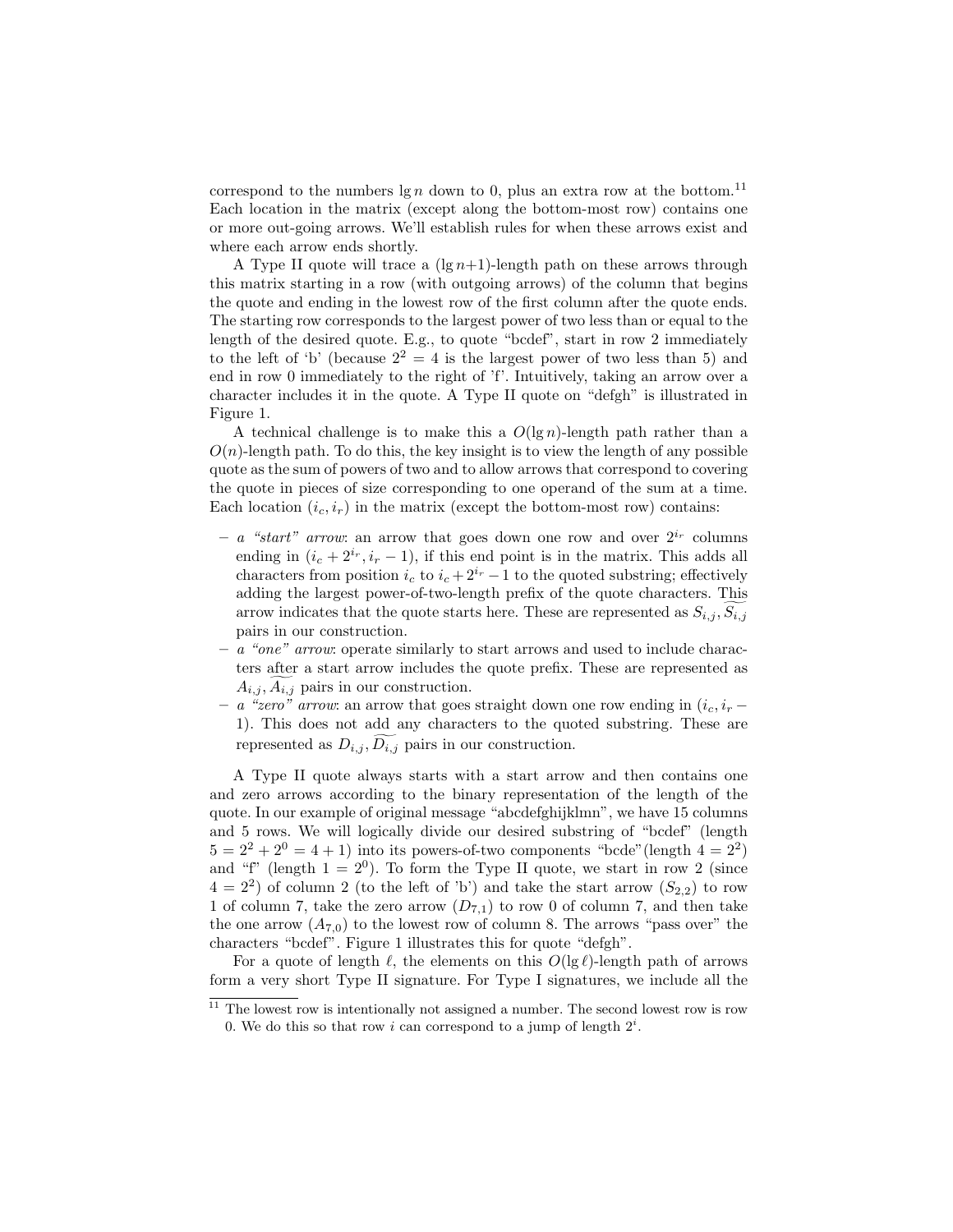elements corresponding to all arrows that make connections within the columns corresponding to the quote. We illustrate this in Figure 1. This allows quoting of quotes with a signature size of  $O(\ell \lg \ell)$ .

It is essential for security that the signature structure and data algorithm enforce that the quoting algorithm be used and not allow an attacker to "splice" together a quote from different parts of the signature. We realize this by adding in random "chaining" variables. In order to cancel these out and get a well formed Type II quote a user must intuitively follow the prescribed procedure (i.e., following the arrows is the only way to form a valid quote.)

The Construction: We now describe our algorithms. While Sign is simply a special case of the SignDerive algorithm, we will explicitly provide both algorithms here for clarity purposes.

**KeyGen**(1<sup> $\lambda$ </sup>) : The algorithm selects a bilinear group G of prime order  $p > 2^{\lambda}$ with generator  $g$ . Let  $L$  be the maximum message length supported and denote  $n = \lfloor \lg(L) \rfloor$ . Let  $H : \{0,1\}^* \to \mathbb{G}$  and  $H_s : \{0,1\}^* \to \mathbb{G}$  be the description of two hash functions that we model as random oracles. Choose random  $z_0, \ldots, z_{n-1}, \alpha \in \mathbb{Z}_p$ . The secret key is  $(z_0, \ldots, z_{n-1}, \alpha)$  and the public key is:

$$
PK = (H, H_s, g, g^{z_0}, \dots, g^{z_{n-1}}, e(g, g)^{\alpha}).
$$

 $\textbf{Sign}(sk, M = (t, m) \in \{0, 1\} \times \Sigma^{\ell \leq L})$ : If  $t = 1$ , signatures produced by this algorithm are Type I as described below. If  $t = 0$ , the Type II signature can be obtained by running this algorithm and then running the Quote-Type II algorithm below to obtain a quote on the entire message. The message space is treated as  $\ell \leq L$  symbols from alphabet  $\Sigma$ .

Recall: we use notation  $m_{i,j}$  to denote the substring of m of length j starting at position i.

For  $i = 3$  to  $\ell+1$  and  $j = 0$  to  $\lfloor \lg(i-1)-1 \rfloor$ , choose random values  $x_{i,j} \in \mathbb{Z}_p$ . These will serve as our random "chaining" variables, and they should all "cancel" each other out in our short Type II signatures. By definition, set  $x_{i,-1} := 0$  for all  $i = 1$  to  $\ell + 1$ .

A signature is comprised of the following values for  $i = 1$  to  $\ell$  and  $j = 0$  to  $\lfloor \lg(\ell - i + 1) \rfloor$ , for randomly chosen values  $r_{i,j} \in \mathbb{Z}_p$ :

[start arrow: start and include power  $j$ ]

$$
S_{i,j} = g^{\alpha} g^{-x_{i+2^j,j-1}} H_s(m_{i,2^j})^{r_{i,j}}, \widetilde{S_{i,j}} = g^{r_{i,j}}
$$

Together with the following values for  $i = 3$  to  $\ell$  and  $j = 0$  to min( $\lg(i -$ 1) – 1],  $\lfloor \lg(\ell - i + 1) \rfloor$ , for randomly chosen values  $r'_{i,j} \in \mathbb{Z}_p$ :

[one arrow: include power  $j$  and decrease  $j$ ]

$$
A_{i,j} = g^{x_{i,j}} g^{-x_{i+2^j,j-1}} H(m_{i,2^j})^{r'_{i,j}}, \widetilde{A_{i,j}} = g^{r'_{i,j}}
$$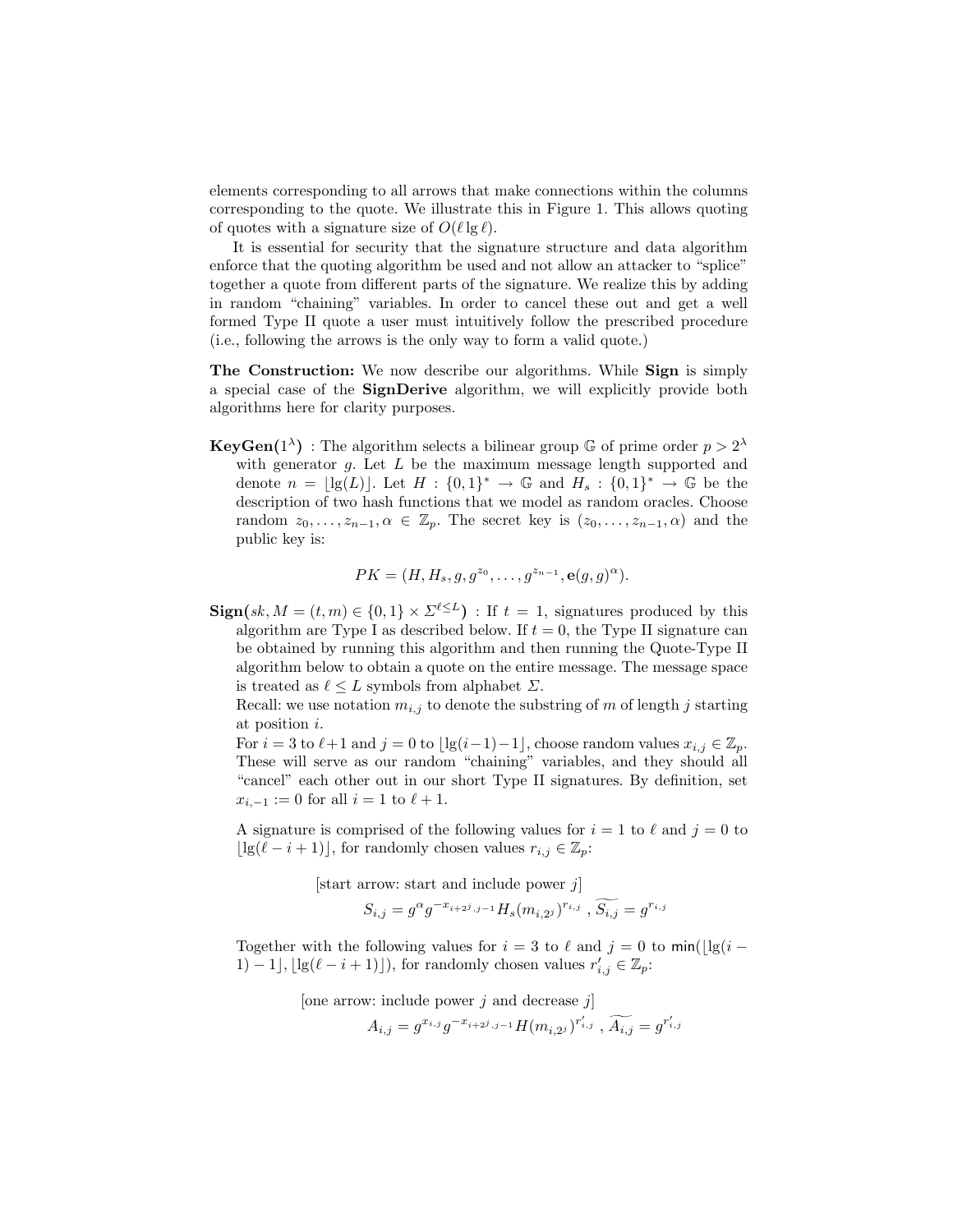Together with the following values for  $i = 3$  to  $\ell+1$  and  $j = 0$  to  $\left| \lg(i-1)-1 \right|$ , for randomly chosen values  $r''_{i,j} \in \mathbb{Z}_p$ :

[zero arrow: decrease j]  

$$
D_{i,j}=g^{x_{i,j}}g^{-x_{i,j-1}}g^{z_jr''_{i,j}}, \widetilde{D_{i,j}}=g^{r''_{i,j}}
$$

We provide an example of how to form Type II signatures from this construction shortly. To see why our  $A_{i,j}$  and  $D_{i,j}$  values start at  $i = 3$ , note that Type II quotes at position i of length  $2^0 = 1$  symbol include only the  $S_{i,0}$  value, where the  $x_{0-1}$  term is 0 by definition. Type II quotes at position i of length  $2^1 = 2$  symbols include the  $S_{i,1}$  value plus an additional  $D_{i+2,0}$ term to cancel out the  $x_{i+2,0}$  value (leaving only  $x_{i+2,-1} = 0$ .) Quotes at position *i* of length  $2^1 + 1 = 3$  symbols include the  $S_{i,1}$  value plus an additional  $A_{i+2,0}$  term to cancel out the  $x_{i+2,0}$  value (leaving only  $x_{i+3,-1} = 0$ .) Since we index strings from position 1, the first position to include an  $A_{i,j}$ or  $D_{i,j}$  value is  $i + 2 = 3$ .

- $\mathbf{SignDerive}(pk, \sigma, M = (t, m), M' = (t', m'))$ : If  $P(M, M') = 0$ , output  $\perp$ . Otherwise, if  $t' = 1$ , output Quote-Type I( $PK, \sigma, m, m'$ ); if  $t' = 0$ , output Quote-Type II( $PK, \sigma, m, m'$ ), where these algorithms are defined below.
- Quote-Type  $I(pk, \sigma, m, m')$ : The quote algorithm takes a Type I signature and produces another Type I signature that maintains the ability to be quoted again. Intuitively, this operation will simply find a substring  $m'$  in  $m$ , keep only the components associated with this substring and re-randomize them all (both the  $x_{i,j}$  and  $r_{i,j}$  terms in every component.)

If m' is not a substring of m, then output  $\perp$ . Otherwise, let  $\ell' = |m'|$ . Determine the first index k at which substring  $m'$  occurs in m. Parse  $\sigma$  as a collection of  $S_{i,j}, S_{i,j}, A_{i,j}, A_{i,j}, D_{i,j}, D_{i,j}$  values, exactly as would come from **Sign** with  $\ell = |m|$ .

First, we choose re-randomization values (to re-randomize the  $x_{i,j}$  terms of σ.) For  $i = 2$  to  $l' + 1$  and  $j = 0$  to  $\lfloor \lg(i - 1) - 1 \rfloor$ , choose random values  $y_{i,j} \in \mathbb{Z}_p$ . Set  $y_{i,-1} := 0$  for all  $i = 1$  to  $\ell' + 1$ . Later, we will choose  $t_{i,j}$ values to re-randomize the  $r_{i,j}$  terms of  $\sigma$ .

The quote signature  $\sigma'$  is comprised of the following values:

For  $i = 1$  to  $\ell'$  and  $j = 0$  to  $\lfloor \lg(\ell' - i + 1) \rfloor$ , for randomly chosen  $t_{i,j} \in \mathbb{Z}_p$ :

$$
S'_{i,j} = S_{i+k-1,j} \cdot g^{-y_{i+2j,j-1}} H_s(m_{i+k-1,2j})^{t_{i,j}}, \widetilde{S'_{i,j}} = \widetilde{S_{i+k-1,j}} \cdot g^{t_{i,j}}
$$

Together with the following values for  $i = 3$  to  $\ell'$  and  $j = 0$  to  $\min(\lfloor \lg(i - \ell') \rfloor)$ 1) - 1],  $\lfloor \lg(\ell' - i + 1) \rfloor$ , for randomly chosen  $t'_{i,j} \in \mathbb{Z}_p$ :

$$
A'_{i,j} = A_{i+k-1,j} \cdot g^{y_{i,j}} g^{-y_{i+2},j-1} H(m_{i+k-1,2})^{t'_{i,j}}, \widetilde{A'_{i,j}} = \widetilde{A_{i+k-1,j}} \cdot g^{t'_{i,j}}
$$

Together with the following values for  $i = 3$  to  $\ell' + 1$  and  $j = 0$  to  $\lfloor \lg(i - \ell') \rfloor$ 1) – 1], for randomly chosen  $t''_{i,j} \in \mathbb{Z}_p$ :

$$
D'_{i,j} = D_{i+k-1,j} \cdot g^{y_{i,j}} g^{-y_{i,j-1}} g^{z_j t''_{i,j}}, \widetilde{D'_{i,j}} = \widetilde{D_{i+k-1,j}} \cdot g^{t''_{i,j}}
$$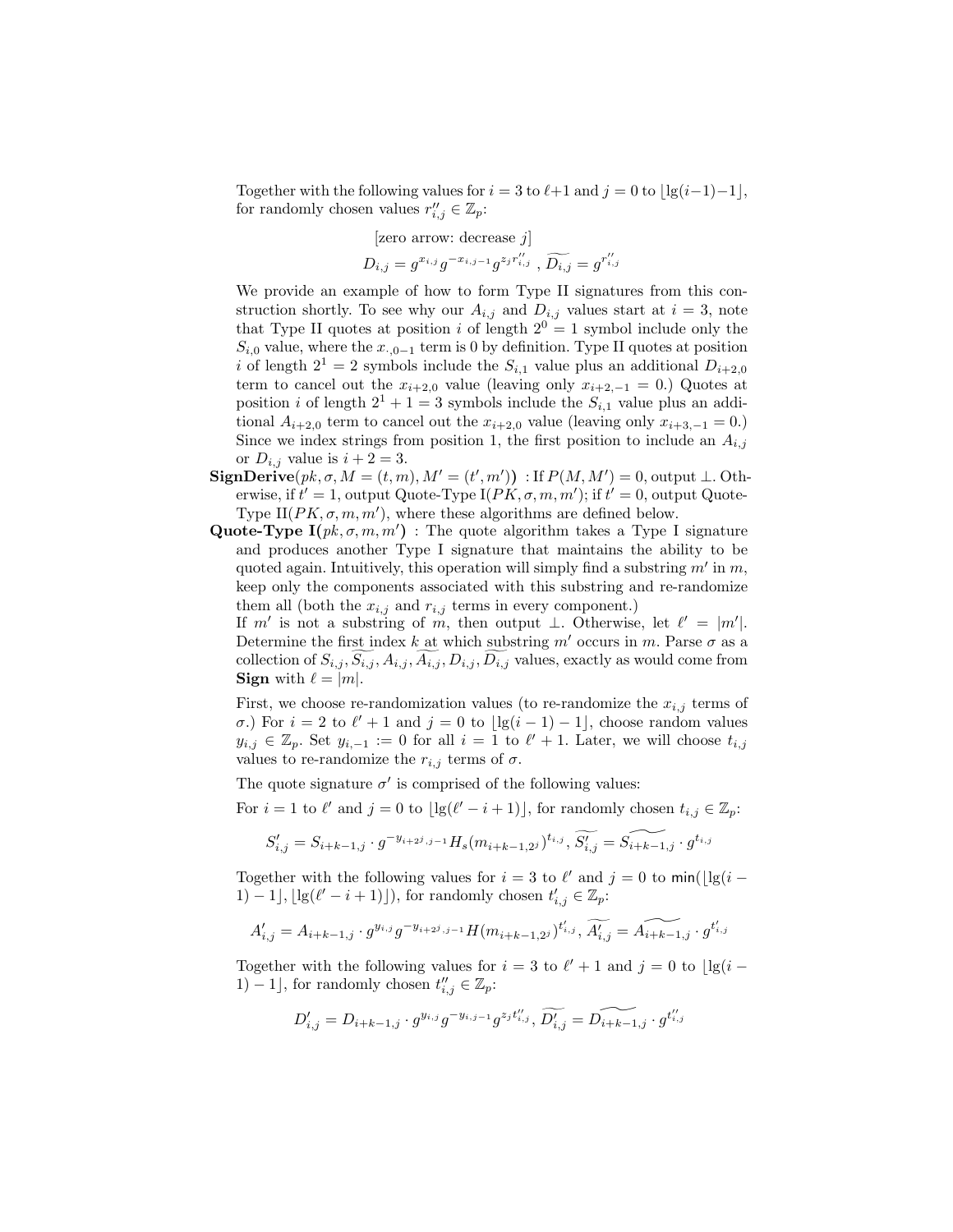Quote-Type  $\mathbf{H}(pk, \sigma, m, m')$ : The quote algorithm takes a Type I signature and produces a Type II signature. If  $P(m, m') \neq 1$ , then output  $\perp$ .

A quote is computed from one start value and logarithmically many subsequent pieces depending on the bits of  $|m'|$ . All signature pieces must be re-randomized to prevent content-hiding attacks.

Consider the length  $\ell'$  written as a binary string. Let  $\beta'$  be the largest index of  $\ell' = |m'|$  that is set to 1, where we start counting with zero as the least significant bit. That is, set  $\beta' = \lfloor \lg(\ell') \rfloor$ . Select random values  $v, v_{\beta'-1}, \ldots, v_0 \in \mathbb{Z}_p$ . Set the start position as  $B := S_{k,\beta'}$  and

- $k' := k + 2^{\beta'}$ . Then, from  $j = \beta' 1$  down to 0, proceed as follows:
- If the jth bit of  $\ell'$  is 1, set  $B := B \cdot A_{k',j} \cdot \widehat{H}(m_{k',2^j})^{v_j}$ , set  $k' := k' + 2^j$ , and  $Z_j := \widetilde{A_{k',j}} \cdot g^{v_j};$

- If the jth bit of  $\ell'$  is 0, set  $B := B \cdot D_{k',j} \cdot g^{z_j v_j}$  and  $Z_j := \widetilde{D_{k',j}} \cdot g^{v_j}$ .

To end, re-randomize as  $B := B \cdot H_s(m_{k,2^{\beta}})^v$  and  $\widetilde{S} := \widetilde{S_{k,\beta}} \cdot g^v$ ; output the quote as

$$
\sigma' = (B, \widetilde{S}, Z_{\beta-1}, \ldots, Z_0)
$$

**Verify**( $pk, M = (t, m), \sigma$ ) : If  $t = 1$ , output Verify-Type I( $pk, m, \sigma$ ). Otherwise, output Verify-Type II $(pk, m, \sigma)$ , where these algorithms are defined immediately below.

**Verify–Type I**( $pk, m, \sigma$ ) : Parse  $\sigma$  as the set of  $S_{i,j}, \widetilde{S_{i,j}}, A_{i,j}, \widetilde{A_{i,j}}, D_{i,j}, \widetilde{D_{i,j}}$ . Let  $\ell = |m|$ .

Let  $X_{i,j}$  denote  $e(g,g)^{x_{i,j}}$ . We can compute these values as follows. The value  $X_{i,-1} = 1$ , since for all  $i = 1$  to  $\ell+1$ ,  $x_{i,-1} = 0$ . For  $i = 3$  to  $\ell+1$  and  $j = 0$  to  $\lfloor \lg(i-1)-1 \rfloor$ , we compute  $X_{i,j}$  in the following manner: Let  $I = i-2^{j+1}$  and  $J = j + 1$ . Next, compute  $X_{i,j} = (e(g, g)^\alpha \cdot e(H_s(m_{I,2^J}), \tilde{S}_{I,J})) / e(S_{I,J}, g)$ . The verification accepts if and only if all of the following hold: – for  $i = 3$  to  $\ell$  and  $j = 0$  to min(|lg(i − 1) − 1|, |lg( $\ell - i + 1$ )|),

$$
e(A_{i,j}, g) = X_{i,j}/X_{i+2^j, j-1} \cdot e(H(m_{i,2^j}), \widetilde{A_{i,j}})
$$

– and for  $i = 3$  to  $\ell+1$  and  $j = 0$  to  $\lfloor \lg(i-1)-1 \rfloor$ ,  $e(D_{i,j}, g) = X_{i,j}/X_{i,j-1}$ .

- $e(g^{z_j}, \widetilde{D_{i,j}})$ .<br>**Verify-Type II**(*pk*, *m*, *σ*): We give the verification algorithm for Type II signatures. Parse  $\sigma$  as  $(B, \widetilde{S}, Z_{\beta-1}, \ldots, Z_0)$ . Let  $\ell = |m|$  and  $\beta$  be the index of the highest bit of  $\ell$  that is set to 1. If  $\sigma$  does not include exactly  $\beta Z_i$  values, reject. Set  $C := 1$  and  $k = 1$ . From  $j = \beta - 1$  down to 0, proceed as follows: If the jth bit of  $\ell$  is 1, set  $C := C \cdot e(H(m_{k,2^{j}}), Z_{j})$  and  $k := k + 2^{j}$ ;
	- If the jth bit of  $\ell$  is 0, set  $C := C \cdot e(g^{z_j}, Z_j)$ .

Accept if and only if  $\mathbf{e}(B,g) = \mathbf{e}(g,g)^{\alpha} \cdot \mathbf{e}(H_s(m_{1,2^{\beta}}), \widetilde{S}) \cdot C$ .

Theorem 2 (Security under CDH). If the CDH assumption holds in  $\mathbb{G}$ , then the above quotable signature scheme is selectively quote unforgeable and context-hiding in the random oracle model.

In the full version [1], we prove this theorem. We also discuss in detail the efficiency of this construction, how to remove the random oracle, and how to obtain full security.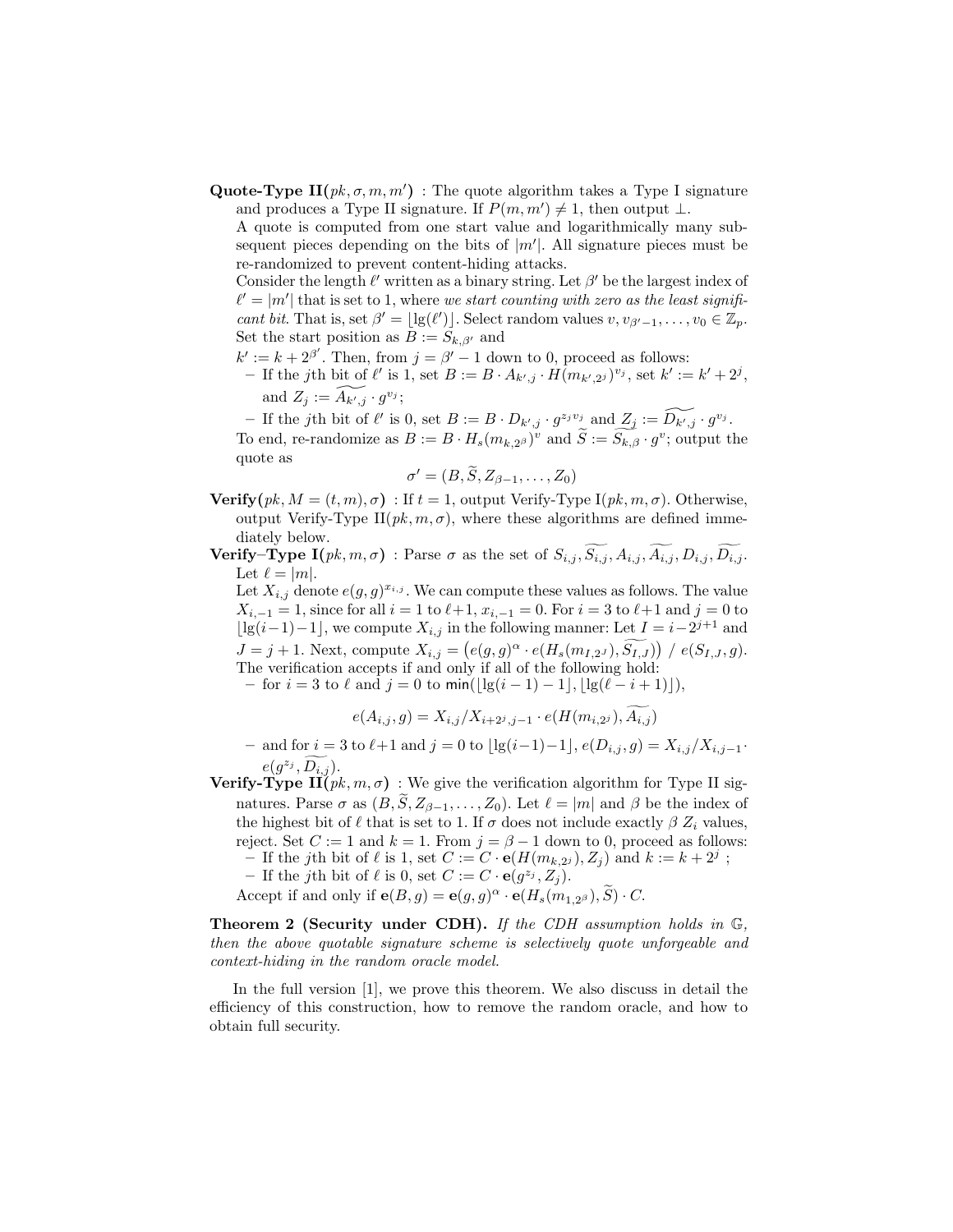# 5 Subsets and Weighted Averages

For the problems of subsets and weighted averages, we show somewhat surprising connections to respective existing solutions in attribute-based encryption and network coding signatures. We sketch these constructions here and provide further details in the full version of this paper [1].

Briefly, our subset construction extends the concept of Naor [10] who observed that every IBE scheme can be transformed into a standard signature scheme by applying the IBE KeyGen algorithm as a signing algorithm. Here we show an analog for known Ciphertext-Policy (CP) ABE schemes. The KeyGen algorithm which generates a key for a set  $S$  of attributes can be used as a signing algorithm for the set S. For known CP-ABE systems  $[8, 34, 47]$  it is straightforward to derive a key for a subset  $S'$  of S and to re-randomize the signature/key. To verify a signature on  $S$  we can apply Naor's signature-from-IBE idea and encrypt a random message  $X$  to a policy that is an AND of all the attributes in  $S$ and see if the signature can be used as an ABE key to decrypt to  $X$ . Signatures for subsets have been previously considered in [31, §6.4], but without context hiding requirements.

Next, we consider a construction for weighted averages, which captures Fourier transforms and weighted sums. This is particularly interesting, because so far we only constructed schemes for univariate predicates P. We can now give an example where one computes on multiple signed messages. Let  $p$  be a prime,  $n$ a positive integer, and  $\mathcal T$  a set of tags. The message space  $\mathcal M$  consists of pairs:

$$
\mathcal{M}:=\mathcal{T}\times\mathbb{F}_p^n
$$

Now, define the predicate P as follows:  $P(\varepsilon, m) = 1$  for all  $m \in \mathcal{M}$  and  $12$ 

$$
P\bigg(\begin{array}{c}\left((t_1,\mathbf{v}_1),\ldots,(t_k,\mathbf{v}_k)\right), (t,\mathbf{v})\end{array}\bigg)=1 \quad \Longleftrightarrow \quad \begin{cases} t=t_1=\cdots=t_k, \text{ and} \\ \mathbf{v}\in\text{span}(\mathbf{v}_1,\ldots,\mathbf{v}_k)\end{cases}
$$

Thus, given signatures on vectors  $\mathbf{v}_1, \ldots, \mathbf{v}_k$  grouped together by the tag t, anyone can create a signature on a linear combination of these vectors. This can be done iteratively so that given signed linear combinations, new signed linear combinations can be created. Unforgeability means that if the adversary obtains signatures on vectors  $\mathbf{v}_1, \ldots, \mathbf{v}_k$  for particular tag  $t \in \mathcal{T}$  then he cannot create a signature on a vector outside the linear span of  $\mathbf{v}_1, \ldots, \mathbf{v}_k$ .

Signature schemes for this predicate  $P$  are presented in [13, 12, 11, 14, 3] while schemes over  $\mathbb{Z}$  (rather than  $\mathbb{F}_p$ ) are presented in [26]. These schemes were originally designed to secure network coding where context hiding is not needed since there are no privacy requirements for the sender (in fact, the sender is explicitly transmitting all his data to the recipient). The question then is how to construct a system for predicate  $P$  above that is both unforgeable and context hiding. Fortunately, we observe that under the CDH assumption, the linearly homomorphic signature scheme,  $NCS_1$ , due to Boneh, Freeman, Katz and Waters [13]

<sup>&</sup>lt;sup>12</sup> Recall, the signature on  $\epsilon$  is the output the KeyGen algorithm.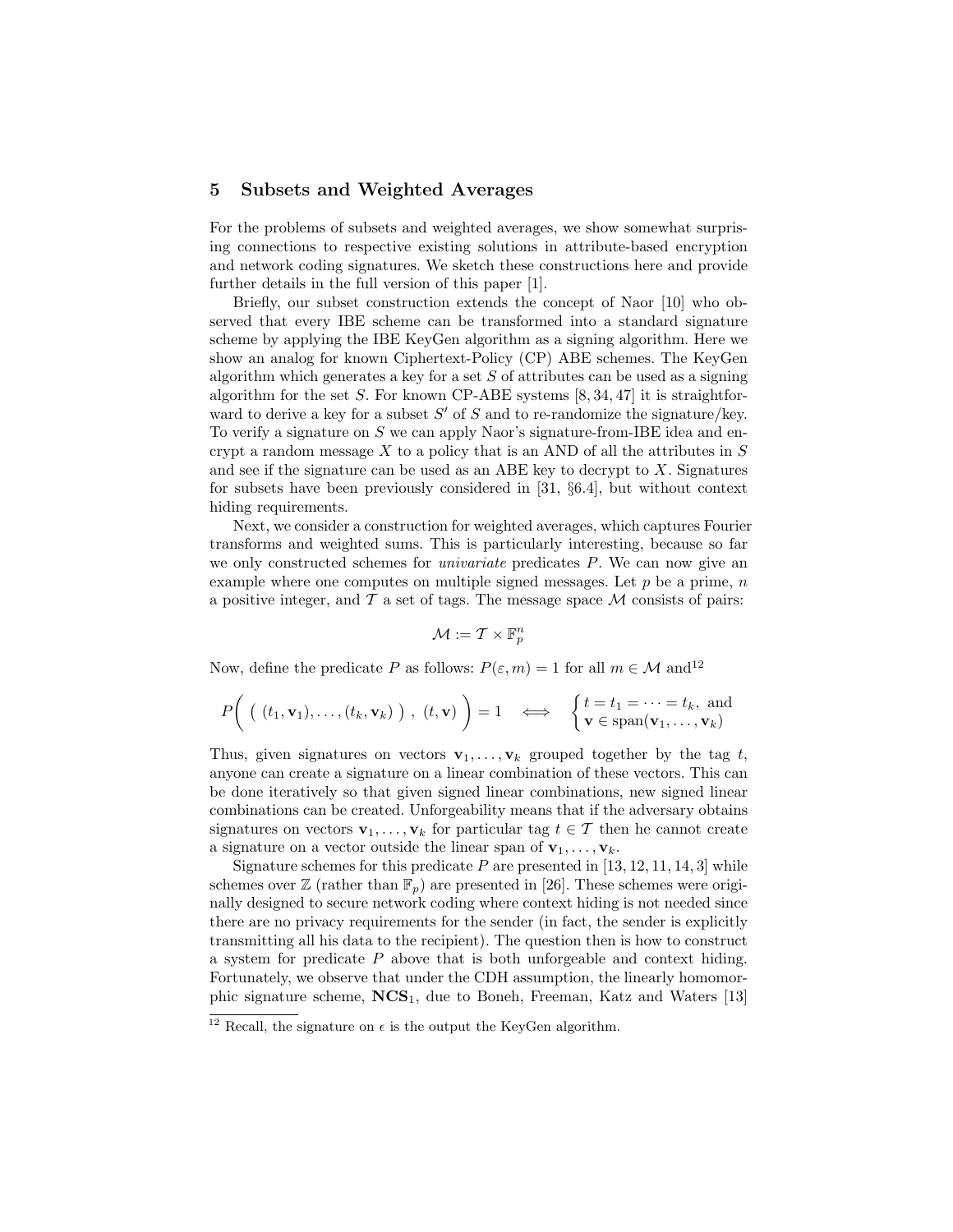is unforgeable and context-hiding in the random oracle model, assuming tags are generated independently at random by the unforgeability challenger when responding to Sign queries.

## Acknowledgments

We are grateful to the anonymous reviewers for their helpful comments.

## References

- 1. Jae Hyun Ahn, Dan Boneh, Jan Camenisch, Susan Hohenberger, abhi shelat, and Brent Waters. Computing on authenticated data. Cryptology ePrint Archive, Report 2011/096, 2011. http://eprint.iacr.org/.
- 2. Giuseppe Ateniese, Daniel H. Chou, Breno de Medeiros, and Gene Tsudik. Sanitizable signatures. In ESORICS '05, volume 3679 of LNCS, pages 159–177, 2005.
- 3. Nuttapong Attrapadung and Benoit Libert. Homomorphic network coding signatures in the standard model. In Public Key Cryptography - PKC 2011, volume 6571, page 17, 2011.
- 4. Mihir Bellare, Oded Goldreich, and Shafi Goldwasser. Incremental cryptography: The case of hashing and signing. In CRYPTO '94, volume 839 of LNCS, pages 216–233, 1994.
- 5. Mihir Bellare, Daniele Micciancio, and Bogdan Warinschi. Foundations of group signatures: Formal definitions, simplified requirements, and a construction based on general assumptions. In EUROCRYPT, pages 614–629, 2003.
- 6. Mihir Bellare and Gregory Neven. Transitive signatures based on factoring and RSA. In ASIACRYPT '02, volume 2501 of LNCS, pages 397–414, 2002.
- 7. Mihir Bellare and Gregory Neven. Transitive signatures: New schemes and proofs. IEEE Transactions on Information Theory, 51:2133–2151, 2005.
- 8. John Bethencourt, Amit Sahai, and Brent Waters. Ciphertext-policy attributebased encryption. In IEEE Symposium on Security and Privacy, pages 321–334, 2007.
- 9. Dan Boneh, Xavier Boyen, and Hovav Shacham. Short group signatures. In  $CRYPTO$  '04, volume 3152 of LNCS, pages 45-55, 2004.
- 10. Dan Boneh and Matthew K. Franklin. Identity-based encryption from the Weil pairing. SIAM J. Comput., 32(3), 2003.
- 11. Dan Boneh and David Freeman. Homomorphic signatures for polynomial functions. In Proc. of Eurocrypt, 2011. Cryptology ePrint Archive, Report 2011/018.
- 12. Dan Boneh and David Freeman. Linearly homomorphic signatures over binary fields and new tools for lattice-based signatures. In Proc. of PKC, volume 6571 of LNCS, pages 1–16, 2011. Cryptology ePrint Archive, Report 2010/453.
- 13. Dan Boneh, David Freeman, Jonathan Katz, and Brent Waters. Signing a linear subspace: Signature schemes for network coding. In *Public-Key Cryptography* – PKC '09, volume 5443 of Springer LNCS, pages 68–87, 2009.
- 14. Dan Boneh and Michael Hamburg. Generalized identity based and broadcast encryption schemes. In ASIACRYPT, pages 455–470, 2008.
- 15. Christina Brzuska, Heike Busch, Özgür Dagdelen, Marc Fischlin, Martin Franz, Stefan Katzenbeisser, Mark Manulis, Cristina Onete, Andreas Peter, Bertram Poettering, and Dominique Schröder. Redactable signatures for tree-structured data: definitions and constructions. In Applied Cryptography and Network Security (ACNS) '08, volume 6123 of LNCS, pages 87–104, 2010.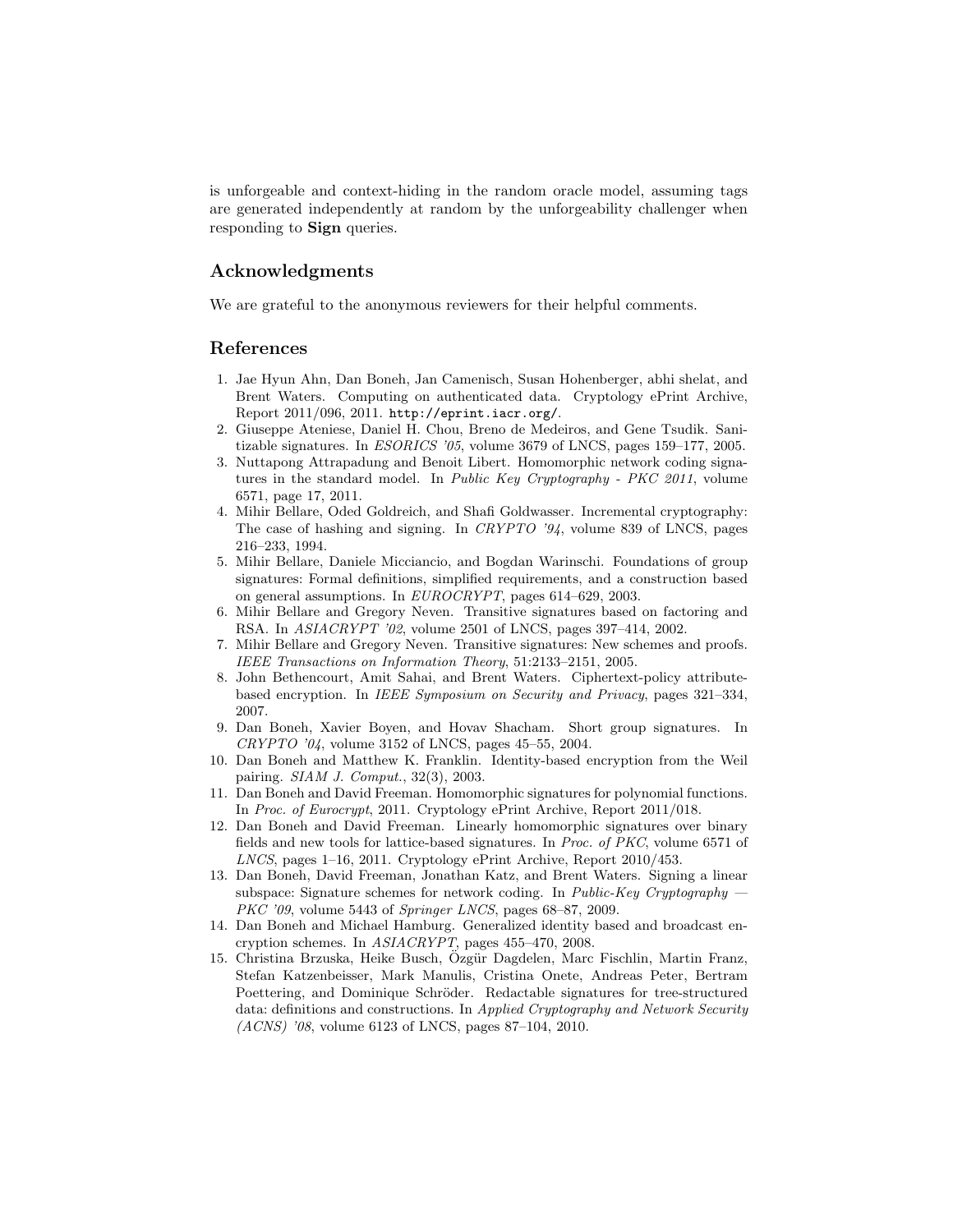- 16. Christina Brzuska, Marc Fischlin, Tobias Freudenreich, Anja Lehmann, Marcus Page, Jakob Schelbert, Dominique Schröder, and Florian Volk. Security of sanitizable signatures revisited. In Public Key Cryptography, volume 5443 of LNCS, pages 317–336, 2009.
- 17. Christina Brzuska, Marc Fischlin, Anja Lehmann, and Dominique Schröder. Santizable signatures: How to partially delegate control for authenticated data. In BIOSIG 2009, pages 117–128, 2009.
- 18. Christina Brzuska, Marc Fischlin, Anja Lehmann, and Dominique Schröder. Unlinkability of sanitizable signatures. In Public Key Cryptography (PKC) '10, volume 6056 of LNCS, pages 444–461, 2010.
- 19. Jan Camenisch and Anna Lysyanskaya. Signature schemes and anonymous credentials from bilinear maps. In Advances in Cryptology – CRYPTO '04, volume 3152, pages 56–72, 2004.
- 20. Ran Canetti, Shai Halevi, and Jonathan Katz. A forward-secure public-key encryption scheme. In EUROCRYPT, pages 255–271, 2003.
- 21. Ee-Chien Chang, Chee Liang Lim, and Jia Xu. Short redactable signatures using random trees. In CT-RSA '09: Proceedings of the The Cryptographers' Track at the RSA Conference 2009 on Topics in Cryptology, pages 133–147, 2009.
- 22. Denis Charles, K Jain, and K Lauter. Signatures for network coding. International Journal of Information and Coding Theory, 1(1):3–14, 2009.
- 23. David Chaum and Eugène van Heyst. Group signatures. In  $EUROCRYPT$ , volume 547 of LNCS, pages 257–265, 1991.
- 24. Whitfield Diffie and Martin Hellman. New directions in cryptography. IEEE Transactions on Information Theory, 22:644–654, 1976.
- 25. Christina Fragouli and Emina Soljanin. Network Coding Fundamentals. Now Publishers Inc., Hanover, MA, USA, 2007.
- 26. Rosario Gennaro, Jonathan Katz, Hugo Krawczyk, and Tal Rabin. Secure network coding over the integers. In Public Key Cryptography  $-$  PKC '10, volume 6056 of Springer LNCS, pages 142–160, 2010.
- 27. Craig Gentry. A fully homomorphic encryption scheme. PhD thesis, Stanford University, 2009.
- 28. Oded Goldreich, Shafi Goldwasser, and Silvio Micali. How to construct random functions (extended abstract). In FOCS, pages 464–479, 1984.
- 29. Shafi Goldwasser, Silvio Micali, and Ronald L. Rivest. A digital signature scheme secure against adaptive chosen-message attacks. SIAM Journal of Computing, 17(2):281–308, 1988.
- 30. Stuart Haber, Yasuo Hatano, Yoshinori Honda, William Horne, Kunihiko Miyazaki, Tomas Sander, Satoru Tezoku, and Danfeng Yao. Efficient signature schemes supporting redaction, pseudonymization, and data deidentification. In ASIACCS '08, pages 353–362, 2008.
- 31. Alejandro Hevia and Daniele Micciancio. The provable security of graph-based onetime signatures and extensions to algebraic signature schemes. In ASIACRYPT '02, volume 2501 of LNCS, pages 379–396, 2002.
- 32. Robert Johnson, David Molnar, Dawn Song, and David Wagner. Homomorphic signature schemes. In CT-RSA, pages 244–262. Springer-Verlag, 2002.
- 33. M. Krohn, M. Freedman, and D. Mazieres. On-the-fly verification of rateless erasure codes for efficient content distribution. In Proc. of IEEE Symposium on Security and Privacy, pages  $226-240$ , 2004.
- 34. Allison B. Lewko, Tatsuaki Okamoto, Amit Sahai, Katsuyuki Takashima, and Brent Waters. Fully secure functional encryption: Attribute-based encryption and (hierarchical) inner product encryption. In EUROCRYPT, 2010.